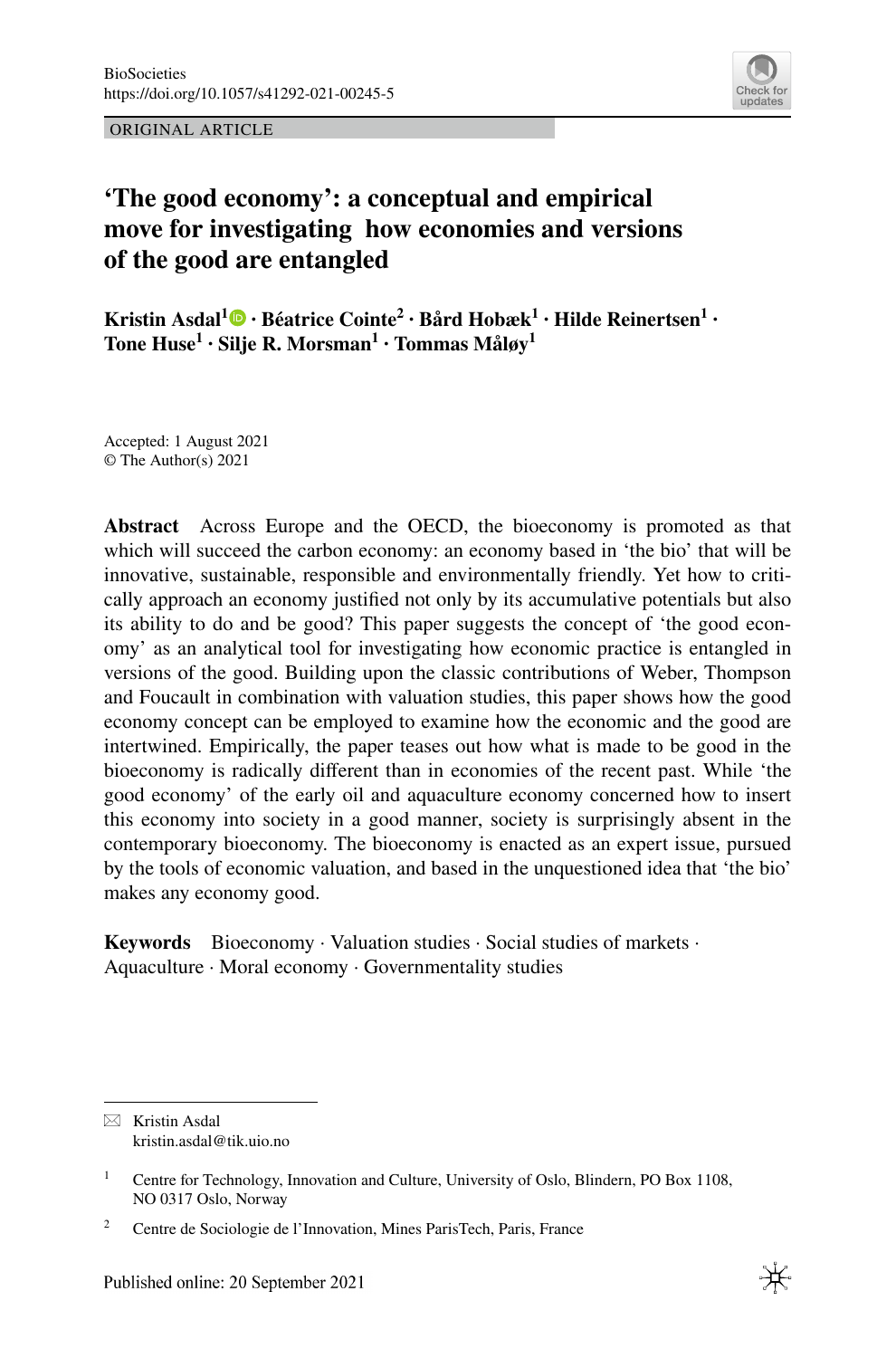# **Introduction**

What shall we live off in the future? What will provide jobs and food, and create new markets and opportunities? What will come *after* the carbon economy? What will follow the fossil era? In the last ten to ffteen years, key institutions such as the OECD and the EU, as well as individual nation states, have proposed and promoted answers to these questions. They all point in a similar direction: after the fossil economy, another economy must come—a *bioeconomy*. In what is being proposed as the new bioeconomy, the 'bio' is being used as a shorthand for various ways in which biological materials are being enrolled in economic practices and made into the basis for the economy. As this paper will show, the various policy strategies enact the new bioeconomy in diferent ways, yet they all seem to share a strong normative basis: a vision of a shift to a new economy that is innovative, sustainable, responsible and environmentally friendly—in short, novel, ethical and good.

So has the economy, fnally, become *good*? Is this, fnally, an economy that will be what it now promises; ethical and environmentally friendly? Is this the economy which will enable combining growth in *quantity* with a growth that is also *qualitatively* good? Answering *if* the economy has fnally become good is not the objective of this paper. Our aim is rather to investigate more carefully what 'the good' of the bioeconomy purports to consist of and how it contrasts with previous versions of 'the good' in the economy.

A key contribution of this paper is the concept of 'the good economy' that is developed as an analytical tool for investigating relations of the economy and 'the good'. This is prompted by an analysis of the emerging bioeconomy which, we argue, amounts to a reconfguration of what a good economy purports to consist of. The analysis implies 'troubling' the good and to pursue a critical reading of the relations between 'the bio' and 'the economy' of the bioeconomy. By doing this, we simultaneously take the opportunity to explore how other versions of the economy have also been concerned with 'the good', but in other ways and formations. The paper's research strategy is to do a critical analysis of the economy 'by other means'—that has three important elements to it. Rather than critiquing how the bioeconomy is simply another turn in a capitalist logic, a new version of an already too familiar neoliberal economy, the empirical analysis of our paper aims at demonstrating how the economy can be otherwise and in fact relatively recently *was* otherwise—not the least when it comes to its good–economy relations. Second, and related to this, rather than taking at face value that the new bioeconomy is a normatively better (or worse) one than the economies it seeks to replace, we argue that questions of 'the good' has in fact always been entangled with the economy—but in highly diferent ways. The concept of 'the good economy' invites for analyses of such relations. Third, and most importantly, 'the good economy' concept enables us to grasp that there are more relations at stake in the bioeconomy than bioeconomy relations alone. Also economy–society relations are at stake, our analysis suggests. The bioeconomy is not simply about exploiting new resources or developing new tools of valuation, but, through these, about redefning the relations between the economy, society, politics and the 'bio'.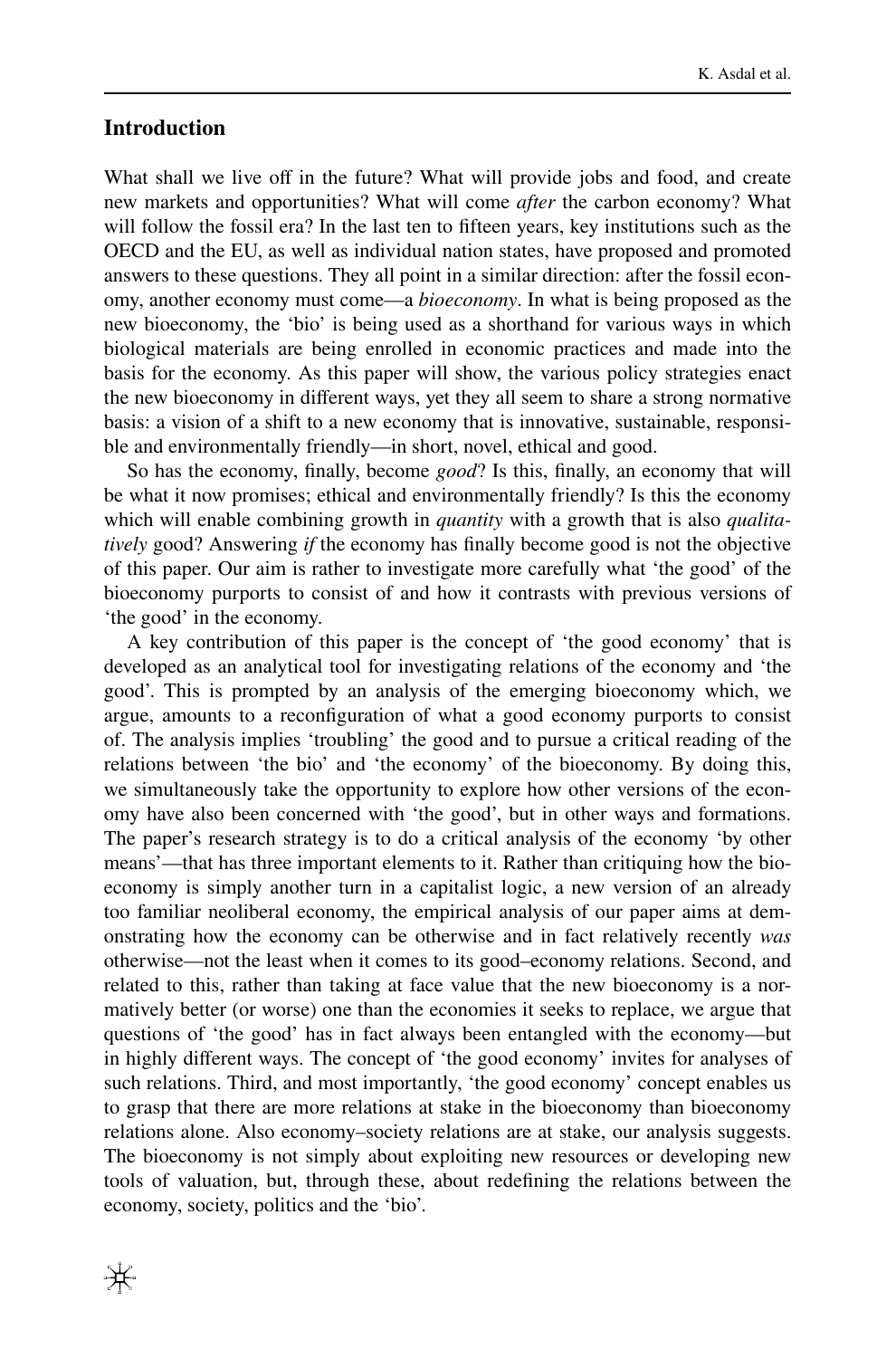Using the Norwegian case as our example, the paper demonstrates that whereas 'the good economy' of the early oil and aquaculture economy concerned how to insert this economy into society in a good manner, society is surprisingly absent in the contemporary bioeconomy. Rather, the bioeconomy is enacted as an expert issue, pursued by the tools of economic valuation and based on the unquestioned idea that 'the bio' makes any economy good.

So, rather than to see the new bioeconomy as a good economy, and its predecessors as essentially bad, we approach the economy with new lenses. Perhaps the current policy visions for a bioeconomy are an even more problematic and troubling way of doing the good economy than what we can detect and analyse in earlier versions of the economy? That is what this paper asks. No matter the answer, we argue that understanding these enactments and struggles and how they confgure the economy diferently are vital if we are to understand, but also eventually intervene in and change, economic confgurations and practices.

#### **Theoretical resources and approaches to 'the good economy'**

In developing the notion of 'the good economy', we draw from a combination of the emerging feld of valuation studies and social studies of markets, critical bioeconomy studies and Foucauldian governmentality studies, as well as now classical works on early capitalism in history and sociology. In contrast to the latter classical works, which sought to analyse the concrete and distinct transition to a capitalist economy in a given historical period, the notion we suggest is meant to *analytically* address the fact that economies are very often also about *good* economies. In putting this upfront as a heuristic tool, we do not only address the explicit or implicit ethical and normative dimensions of the economy. We seek to address more broadly the versions of economy that good economy relations enact—including how these versions of economies do valuations—and by what means—what we here label 'tools of valuation'. The paper argues that we need to critically engage with and scrutinize these sometimes troubling—and not always successful—versions of the good. Yet we do not put this forward simply as a critical tool, but also as a tool that may enrich and open up empirical analyses of the economy for the struggles and the versions of economy at stake. Hence, our concern is with the tools of valuation, but also more broadly with how the economy 'adds up' to distinct versions of 'the good economy'.

This article proceeds as follows: We end this introductory section with a paragraph on our empirical materials and methods. We then proceed to develop our analytical framework. First, we present the classic contributions of Max Weber and E. P. Thompson, who conceptualized the 'protestant ethic' and 'moral economy', respectively, in order to understand the emergence and efects of capitalism. We then discuss these concepts in relation to the works of Michel Foucault, thereby distinguishing what Foucault argued was a distinct dimension of the state-market formations of the neoliberal economy. From this expanded understanding of economy–normativity relations, we build the concept of 'the good economy' as a heuristic and analytical tool for investigating the ongoing discussions of the bioeconomy. This leads us to the article's empirical section, in which we employ and further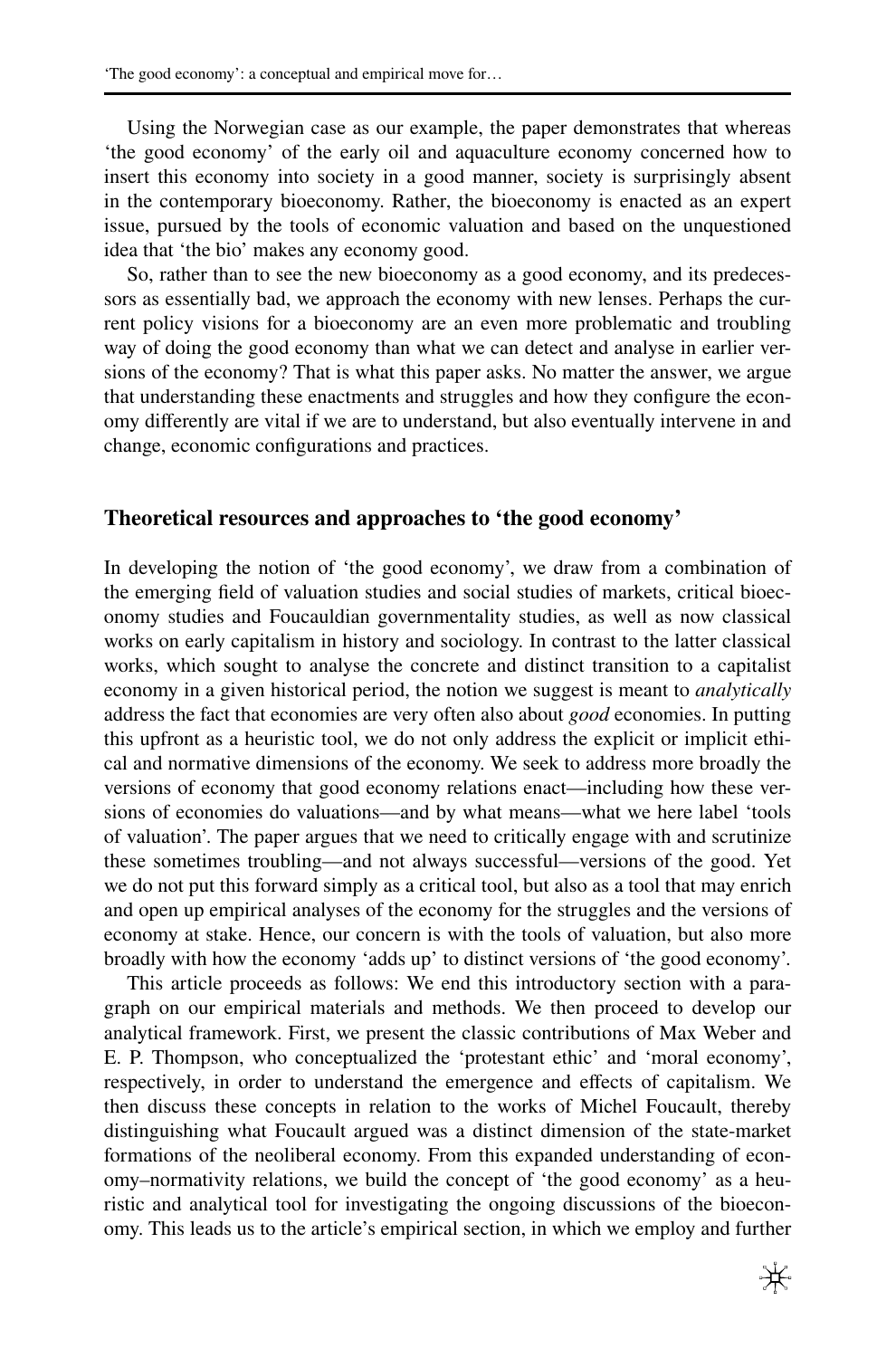develop our analytical framework within four key versions of economies: frst, the obvious choice of the ongoing bioeconomy policy initiatives of the EU, the OECD and national governments in Europe; second, the related—but diverging—version of 'the blue bioeconomy', which is based upon ocean industries and marine resources; third, the establishment of aquaculture as an industry in Norway in the 1970s and fourth, the establishment of a petroleum industry in Norway, also in the 1970s. After this empirical exposé, we draw together the diferent versions of the economy and conclude by discussing how the concept of 'the good economy' may better help us make sense of co-existing forms of bioeconomies and their diverging modes of enacting the good—and ultimately, how this also carries implications not only for bioeconomy relations but also for bio*society* relations.

The empirical material which forms the basis of this article is in-depth analysis of policy-related documents from the OECD, the EU and Norway. This entails a broad mapping of relevant documents within the bioeconomy feld, a close analysis of a selection of these documents and the contrasting of these documents with historical examples from Norway. These historical contrasts serve to cast light on the contemporary in that they enable us to better see and grasp what we too easily take for granted. It also sensitizes us to how the diferent economies enact economy–society relations, bioeconomy relations, values and normativities diferently. The analysis of the early aquaculture economy and petroleum economy are being teased out as versions of 'the good economy' in their own right, thus, also contributing to the paper's overarching ambition of developing versions of economies and their 'good economy' formations. This builds on a notion of 'versions of economics' or of economies developed in Asdal ([2014a](#page-19-0), [b\)](#page-19-1), which highlights that we are not approaching these versions as diferent perspectives only on one and the same reality. Instead, they are seen as realities diferently enacted in various settings, where diferent versions can form a relational space and may contradict one another, interfere or align (cf. also Mol [1999](#page-21-0), [2002](#page-21-1)). Further, we pursue a 'practice-oriented' approach to documents (Asdal [2015;](#page-19-2) Asdal and Reinertsen in press [2022\)](#page-20-0) attuned towards analysing the relations that documents enact, the issues they produce, how documents work as tools of valuation (Asdal [2015](#page-19-2)) and how they provide space for diferent forms of expertise and valuation techniques.

# **From a protestant ethic, a moral economy and market truths to 'the good economy'**

It is now more than a hundred years since the German scholar Max Weber published *The Protestant Ethic and the Spirit of Capitalism*, a work that has come to stand as a landmark in the analysis of modern capitalism. A key tenet of the book and his argument was, as the title indicates, the intimate interlinkages between ethics and capitalism (Weber [2001](#page-22-0) [1904]). According to Weber, capitalism is *not* a non-moral enterprise; on the contrary, it is constituted upon a particular version of ethics: a work ethic inspired by Protestantism and oriented towards meticulous, diligent work, not for the purpose of showing off that the work paid off in expensive lifestyles or conspicuous consumption, but for the purpose of proft—and the re-investment of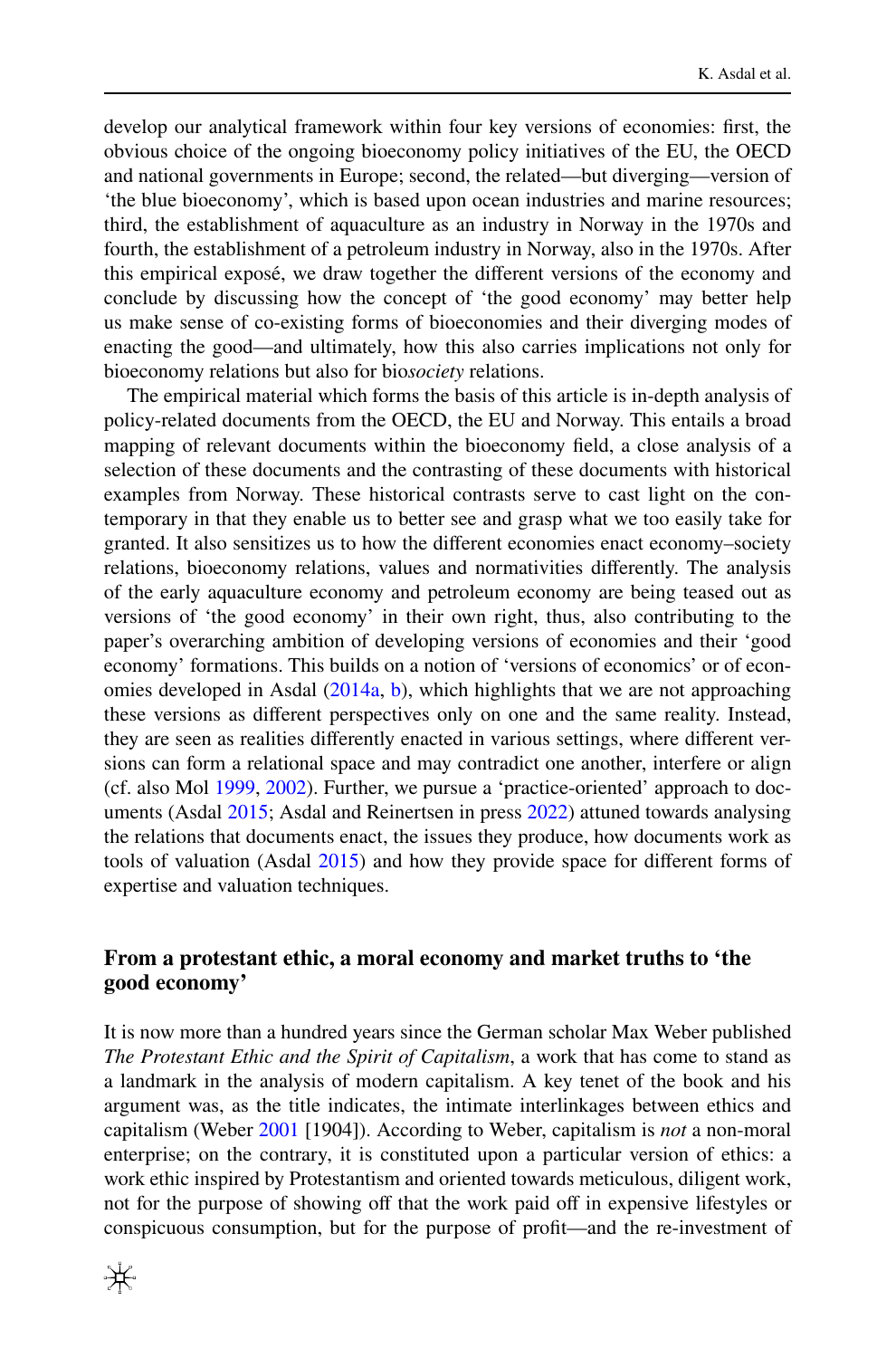that proft—as an end in itself. Interestingly, it is not the economy itself which is good, but the surplus value which is constantly produced and re-invested—read as a sign that people pursuing proft are morally good subjects.

Obviously, Max Weber is not the only scholar who has contributed infuentially to how we understand economy–normativity relations. Even more so, perhaps, this is the case for E. P. Thompson who, in his seminal work on the English working class, suggested the notion of 'moral economy' to capture the tensions and conficts emerging from the transition to a capitalist economy (Thompson [1971\)](#page-22-1). Thompson's point was not to argue for a particular moral in—or integral to—the economy, nor, as in the case of Weber, an ethics spearheading the drive for surplus. On the contrary, Thompson's 'moral economy' was rather the moral of the English working class and the normativities embedded in their ways of living and doing their economy, a moral economy which was set aside and suppressed by the transformation to a capitalist economy. In this analysis, there is no space for a moral economy inside the capitalist logic, but a moral economy that can seek to counter and act as a critical force against a capitalist logic. Hence, the moral is not spearheading the economy, but is rather the economy's outside (see also Fourcade [2017](#page-21-2)).

Michel Foucault—who in his governmentality lectures (2008) included an analysis of the choreography of the neoliberal and classical liberal economy—may also be included in this list of scholars who dwell on the economy and its normativity relations. In fact, in some ways Foucault's take resembles that of Thompson: When analysing the turn to markets in liberal and neoliberal society, Foucault suggested that the market becomes its own truth, so to speak: a 'regime of veridiction', where the morals or normativities that used to be linked up with issues of exchange were replaced with market truths (Foucault [2008](#page-21-3)). In this turn to a market society there is no space for moral sentiments or economies beyond the market price, which does not make a diference between the correct price and that which is good. The market price *is* correct, thus, by implication also good. Foucault does not draw upon this notion of the good himself, yet it makes sense, we suggest, to understand Foucault in this way. But what happens if we start to investigate and ask more explicitly about the good and the economy entanglements that might be involved? Before moving there, let us dwell a little bit longer on a few more relevant scholarly contributions.

# **Processes of economization versus 'versions of the economy'**

In part indebted by Foucault, in part by the pragmatism of John Dewey ([1939\)](#page-20-1), but perhaps most notably actor-network theory, scholars in the feld of social studies of markets have analysed the processes and practices by which entities, devices and practices *become* economic (Callon [1998](#page-20-2); Callon et al. [2007](#page-20-3)). Hence, rather than taking for granted that the economy is already a sphere in society, the focus is more pragmatic and concerned with how the economy is being realized in practice—in its becoming, so to speak. The notion of 'economization' has been put forward to capture this as a step-by-step process (cf. Çaliskan and Callon [2009;](#page-20-4) see also Chiapello [2015](#page-20-5) and her work on what she captures as 'fnancialization'). This is a more analytically and empirically open approach than analyses that state, for instance,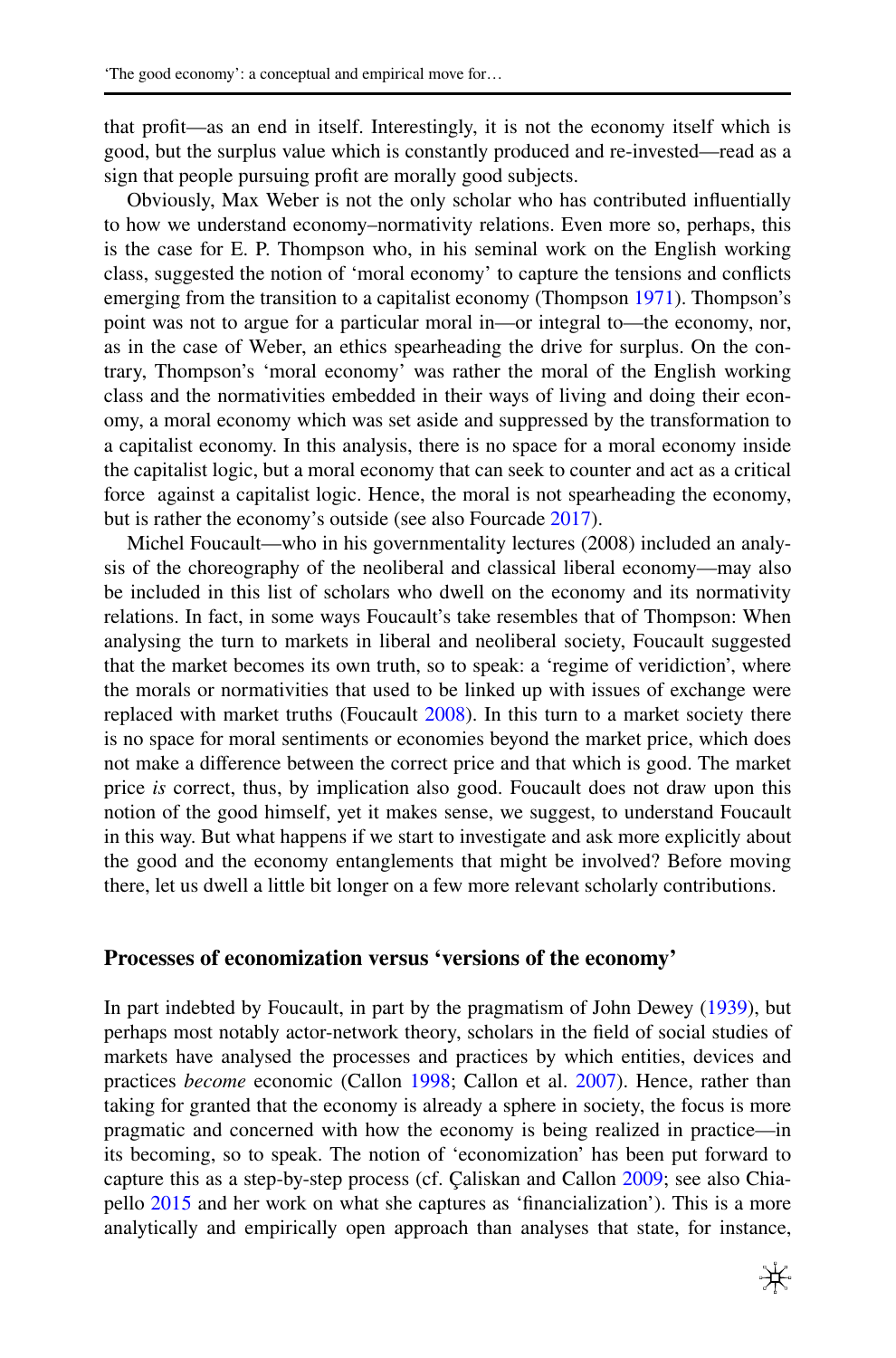that the economy *is* neoliberal, or that there *is* a pre-given capitalist logic, or that capitalism *is* an 'ism'. The term 'economization' nevertheless leaves little space for exploring if and how there might be other dimensions at stake than the economical. This is despite the fact that the approach interestingly addresses how the economy is made to perform not only by way of quantifcations, but also by qualifcations or rather 'qualculations' (Cochoy [2008](#page-20-6)). How may such approaches be extended towards including the qualitative in more encompassing and broadened ways? And moreover, how may such approaches also be extended to include economy–society and economy–state relations? If such extensions are not done, the approach risks despite its agnosticism on behalf of the economy and capitalism—putting too much weight on that which is seen and conceptualized as economic. We risk not providing space for the possibly extra-economical, for concerns that are collective and must be treated collectively or, for instance, politically.

While this approach has proved most fruitful in studying markets and processes of economization, the concepts developed for studying the economic in the making may leave us poorly equipped to investigate relations between what is economic and what remains external to this economy. How, for instance, can we study the relations to a 'society' or a state in which a process of economization occurs—not simply as society economized, but in its constitutive interrelations? A key dimension to Foucault's analyses was indeed that of always including such interrelations: The governmentalities and governmental technologies that he traced and analysed were profoundly linked up with state formations—not the state in a given defnition though, but as an 'entity' being profoundly shaped and remade in relations, for instance, to the market. Hence, policy programmes and the art of government are key, in his analyses, to grasping the formation of the economy—and again, not in a straightforward fashion, as that of proclaiming, for instance, the existence of a neoliberal economy or a given defnition of the state. The investigative method Foucault worked by does not allow for predefned grand or universal categories in this way (Asdal [2020\)](#page-20-7). Instead, Foucault was constantly seeking to grasp how practices take part in transforming the categories we thought we knew the composition of.

In Foucault's analysis of the neoliberal, his constant focus is on the market—not the market in and of itself, however, but rather how (in the case of the neoliberal) the state becomes *modelled*, as he argues, upon the market: The market becomes the model for the state (Foucault [2008](#page-21-3)). Foucault's innovative analyses and conceptual work—especially his thesis of 'governmentalities' and his analyses of the turn to markets (that of how the markets became 'organized for collective concerns', to put it with Frankel et al. [2019](#page-21-4))—have made tremendous impact on scholarly debates. When Foucault lectured on what he coined governmentality and biopolitics in the late 1970s, it was as if he already sensed the larger market turn which was to 'fall upon' so many national contexts during the ensuing years. Thus, his analyses gave almost immediate meaning and became a key for interpreting the new economic and societal conditions of the market society (Barry et al. [1996;](#page-20-8) Burchell et al. [1991\)](#page-20-9). Also regarding studies of how life and the new life sciences are made part of the economy in the pursuit of surplus, Foucault's analyses have been a major source of inspiration (see, for example, Cooper [2008;](#page-20-10) Yoxen [1981](#page-22-2); Rose [2007](#page-22-3); Rajan [2006](#page-22-4)). Regarding the latter, the inspiration does not only derive from Foucault's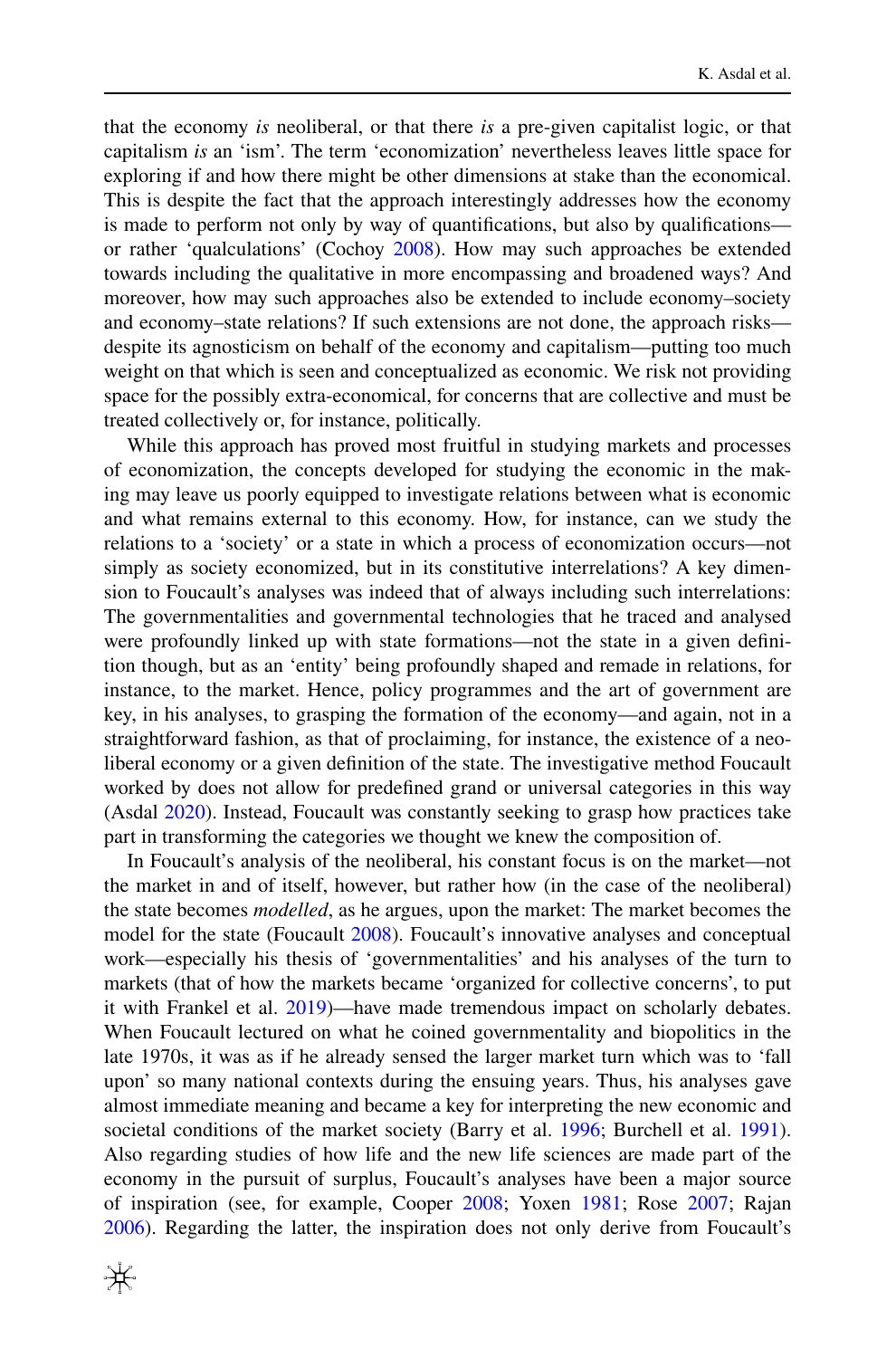governmentality studies, but also and perhaps just as much from his historical analyses of the emergence of biology and classical political economy (Foucault [1970](#page-21-5)).

Something may nevertheless have escaped Foucault's attention—perhaps because this 'something' was not so easily detectable at the time? What we will suggest is that the bioeconomy—as we can trace it in the policy visions and programmes across the EU, European nation states and the OECD from the mid-1990s—is an entry point for alerting us to something new. This 'new' is precisely about the economy's entanglements with 'the good'. The issue, then, is not simply a market turn and the market as the regime of veridiction, a truth of its own. What we are witnessing, we suggest, is another and indeed more complex confguration, or set of confgurations: The new economy is in need of justifcation *beyond* its contribution to surplus and on top of its eventual success at the market. And it is this economy's relation with 'the good' that we need to trace and trouble. In pursuing this task, Foucault's practice-oriented, profoundly relational and conceptually inventive investigative method may serve as the inspiration just as well as his substantive claims in his lectures in the late 1970s.

As we will show, the bioeconomy carries a series of distinct and unique confgurations between 'the good' and the economy. But what is evident for the bioeconomy also serves as an entry point for exploring how former and other versions of the economy have also carried distinct confgurations of good economy relations. Searching for and exploring such confgurations in former versions of the economy is one way of grasping both the promises and troubles of the bioeconomy. In analysing how the economy is essentially also about the extra-economical, the major contributions by Weber and Thompson have been and still are vital. Weber's protestant ethic is arguably a key to the spirit of capitalism, and to the drive for surplus and its re-investments, hence, to the very establishing of capitalism in the frst place. Thompson's moral economy, however, is one less entangled with the economy—or with capitalism, to be precise. The moral economy is that which lies *outside* capitalism. And it is in this way that the term has been taken further in other and broader societal contexts; that of detecting and arguing for how various communities are morally ordered (for example, Kohler [1994](#page-21-6)). In contrast, what we suggest is a conceptual move that neither limits itself to ethics or 'morals', nor leaves questions of the normative or 'the good' to that which resides only outside the economic or capitalist realms.

The concept of 'the good economy' is intended to work in precisely this way. So let us address this suggested conceptual move and tool more directly and in more detail. Charis Thompson, in her book *Good Science* [\(2013](#page-22-5)), points to how contemporary science is entrenched in ethics and, thus, needs to be analysed and managed accordingly. Ethics can no longer be treated *alongside* science; it must be seen as integral to it. Thompson does not expand much on the notion of 'good science', nor does she deal with economics or the economy. Our notion of 'the good economy' still takes inspiration from her term, while also addressing normativities *beyond* ethics. Other academic moves from within the broader feld of science and technology studies may help us move in such extended directions. Care studies is one such key move that actively addresses the qualitative and the normative in medicine, health and food practices (see, for example, Mol et al. [2010](#page-21-7); Druglitrø [2018](#page-20-11)). "What is a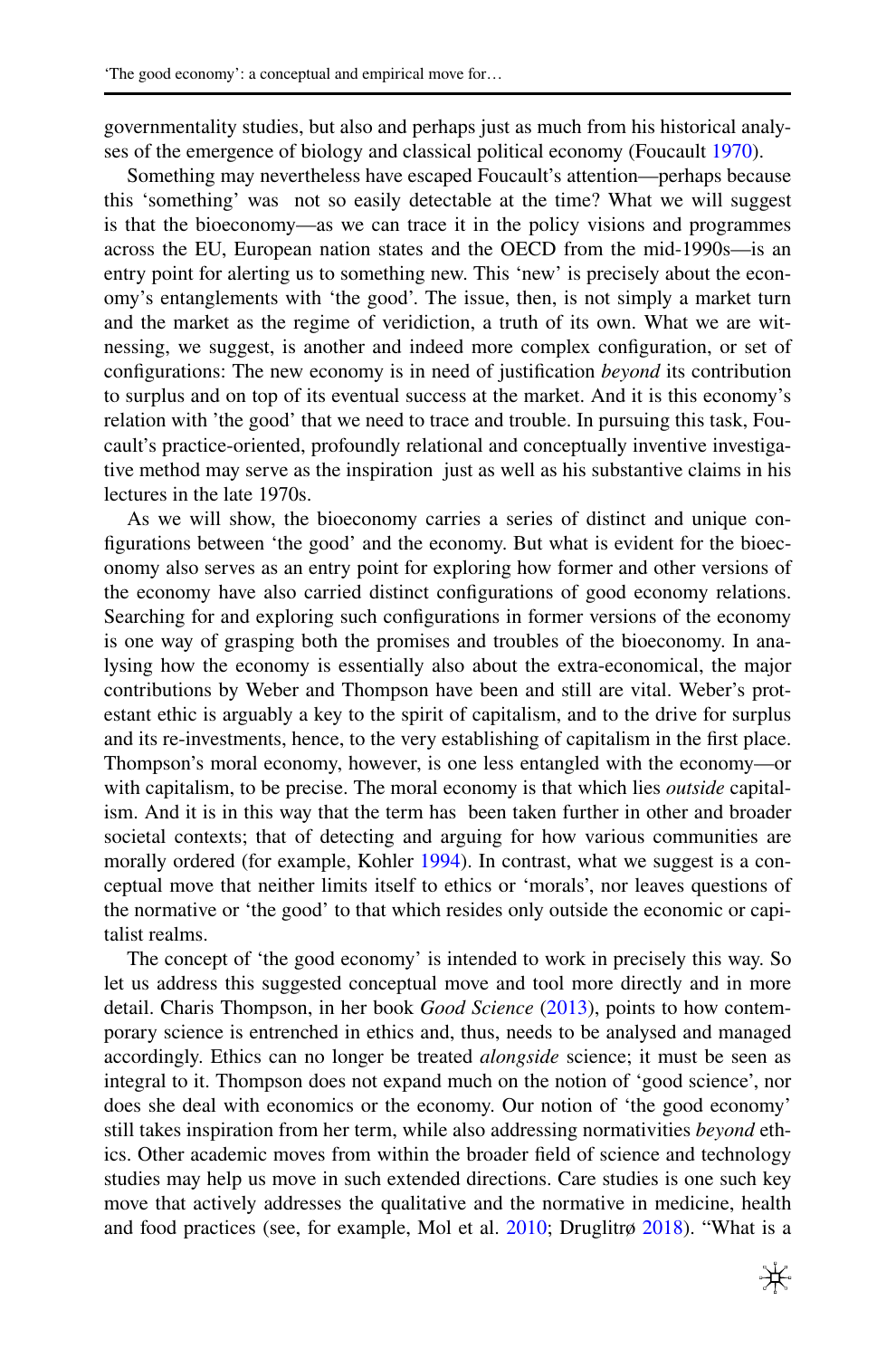good tomato?" Heuts and Mol [\(2013](#page-21-8)) ask and address how quality can be engaged with and cared for in widely diferent registers of valuing.

In related, but not similar, ways, contributions emerging from the feld of valuation studies (Dussauge et al. [2015;](#page-20-12) Muniesa [2011](#page-21-9)) are concerned with how practices of valuation are integral to the economy. So far, these contributions have not sought to analyse the economy 'at large'—that is, not analysed the more comprehensive or encompassing versions of economies that might emerge from such diverse forms of valuation practices. Furthermore, these have not addressed the economy in relation to the explicit issue of 'the good', but rather pursued the valuation approach as more of a value-neutral term, so to speak. Rather than asking which forms of the good are at stake, contributions have so far been more concerned with the forms and means of valuation that perform the economy (Muniesa [2014](#page-21-10); see also Callon et al. [2007;](#page-20-3) Callon [1998\)](#page-20-2). The concept of 'the good economy' draws from these contributions, but extends them towards analysing the choreographies and compositions of the 'versions of economies' in question (cf. Asdal [2014a\)](#page-19-0) and the entanglements between the economy and 'the good'. In doing this, the question of what 'the good' is thought to consist of may be addressed directly and not only the means by which 'the good' is enacted, but also which objects are taken to perform the good, including those in need of being cared for (Asdal [2014a\)](#page-19-0).

The critical bioeconomy literature (for example, Goven and Pavone [2015](#page-21-11); Birch [2017a](#page-20-13); Birch and Tyfeld [2013\)](#page-20-14) has, to a much larger degree than valuation studies and contributions within the feld of social studies of markets, addressed *the* economy. In putting forward 'the good economy' concept, we share the ambition of delineating the composition, choreography and formation of the bioeconomy, yet we do not want to be bound up with already too familiar notions of what this formation consists of, such as 'the neoliberal' (see Birch [2019](#page-20-15) for a problematization of the notion of 'neoliberal' bioeconomies). Rather than a label of what the economy *is*, the 'good economy' concept is intended as an investigative tool to question and trouble the composition of the so-called bioeconomy and its entanglements with 'the good', including 'the good' that it performs and invests in.

#### **The good green bioeconomy: troubling the inherent good of the 'bio'**

The bioeconomy has, during the past decade, become the object of major policy initiatives across Europe and beyond. Of key importance in driving this momentum are the supranational institutions of the OECD and the EU, epitomized in a set of comprehensive policy documents. In these documents, both institutions envision the bioeconomy as the desired future towards which our societies should strive, and they express urgency for national policymakers and governmental agencies to help realize this vision (OECD [2009](#page-21-12); EU [2012a,](#page-20-16) [2013,](#page-20-17) [2018a\)](#page-20-18). As asserted by the European Commission in the document *Innovating for Sustainable Growth: A Bioeconomy for Europe*:

A strong bioeconomy will help Europe to live within its limits. The sustainable production and exploitation of biological resources will allow the production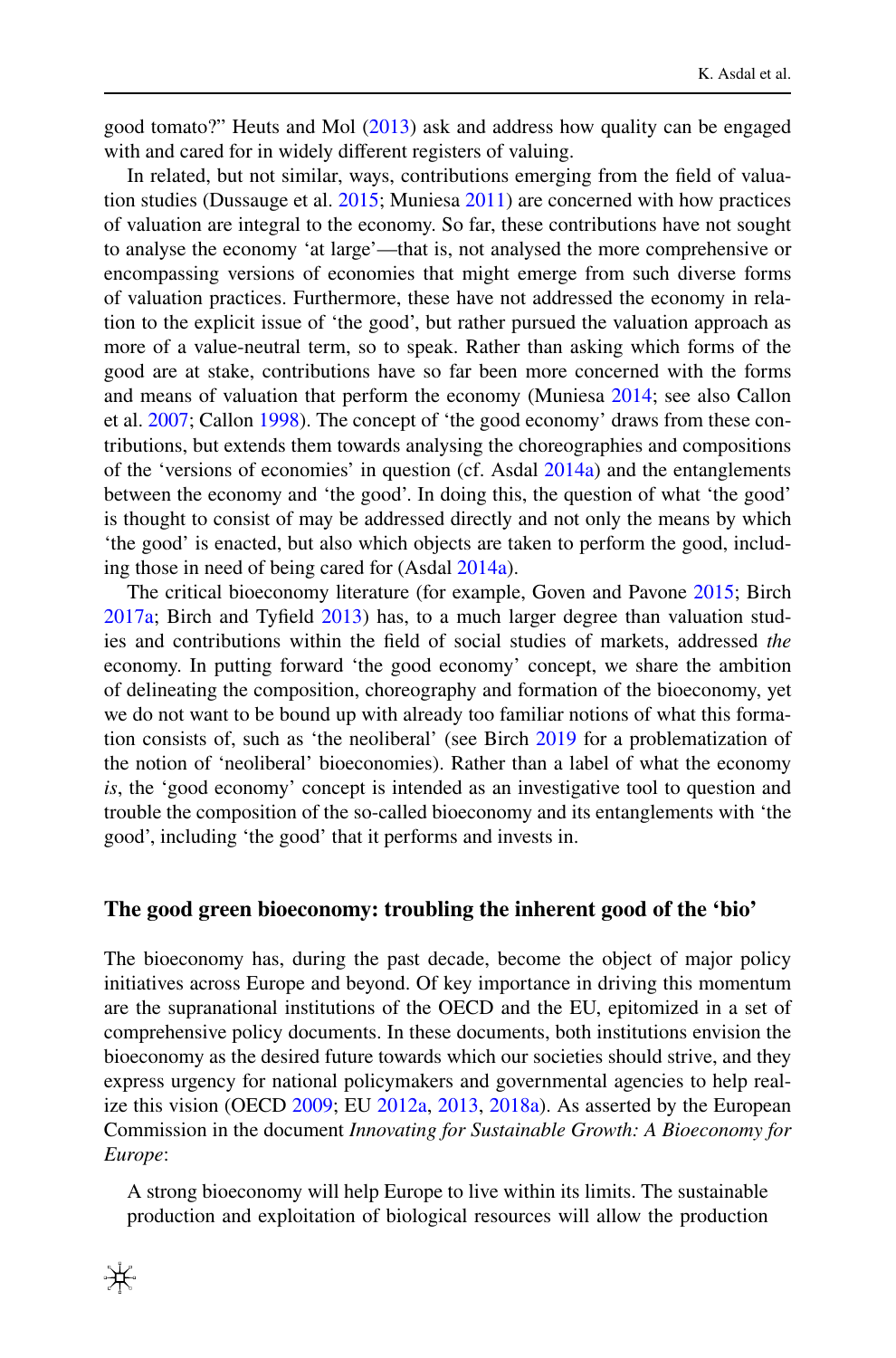of more from less, including from waste, while limiting negative impacts on the environment and reducing the heavy dependency on fossil resources, mitigating climate change and moving Europe towards a post-petroleum society (EU [2012a,](#page-20-16) p. 4).

Here, the Commission envisions the bioeconomy as the means to tackle the major challenges of unsustainable resource use, fossil fuel dependency and climate change, and to move away from a society built upon petroleum. Interestingly, the bioeconomy stands out as inherently good *because* of its 'bio' component—since the economic activities will be grounded in the biological, they will by defnition be good. Indeed, this makes the bioeconomy a most blatant example of how 'the bio' is made to stand out as 'the good', thus, ensuring by its very bio 'the good economy'. Yet, as we will now demonstrate in more detail, this assumption not only works to present a specifc notion of the bioeconomy, but also to downplay deep tensions and contradictions currently embedded in the concept. In order to highlight this, we will introduce how 'the bio' is in fact radically diferent things in diferent versions of bioeconomies, thus, enabling quite radically diferent economies, including their transition narratives. This in turn leads us to observe that the notion of society is curiously absent in the current initiatives, making the bioeconomy a quite diferent policy project than were its historical predecessors.

What, exactly, is the 'bio' component of the bioeconomy, and how is 'it' expected to be and to do good? Other scholars have already noted that there exist multiple co-existing definitions of the bioeconomy (Bugge et al. [2016](#page-20-19); Pavone and Goven [2017\)](#page-22-6). The European Commission, in the above-mentioned document *Innovating for Sustainable Growth: A Bioeconomy for Europe* (EU [2012a\)](#page-20-16), delineate the bioeconomy as follows: "The bioeconomy encompasses the production of renewable biological resources and their conversion into food, feed, bio-based products and bioenergy" (EU [2012a](#page-20-16), p. 16). In contrast, the OECD document entitled *The Bioeconomy to 2030: Designing a Policy Agenda* (OECD [2009](#page-21-12)) is surprisingly diferent. Here, the bioeconomy is discussed interchangeably with 'biotechnology', and the document provides an infuential argument for new biotechnology as an engine of economic growth (on this initiative, see Hilgartner [2007;](#page-21-13) Parry [2007\)](#page-21-14). Its vision of the bioeconomy is one where "biotechnology contributes to a signifcant share of economic output" (OECD [2009,](#page-21-12) p. 22). Economic growth and innovation on the basis of biotechnology and the life sciences is, thus, what drives OECD's version of the bioeconomy. In other words, what distinguishes this economy as 'bio' is not a shared resource base from biological and non-fossil inputs, but rather a base of biological knowledge, biotechnology and the life sciences.

Despite proposing overlapping policy prescriptions, the two institutions hence defne and operationalize the 'bioeconomy' in most diferent ways. This in turn enables actors to adopt diverging versions and to modify these further within their specifc context. The Norwegian government's bioeconomy strategy (NFD [2016\)](#page-21-15) may serve as a case in point. By understanding the bioeconomy as "value creation based on production and exploitation of renewable biological resources in contrast to non-renewable carbon" (NFD [2016](#page-21-15), p. 13, our translation), the Norwegian strategy is clearly based in the biomass defnition rather than the biotech defnition. The biomass defnition carries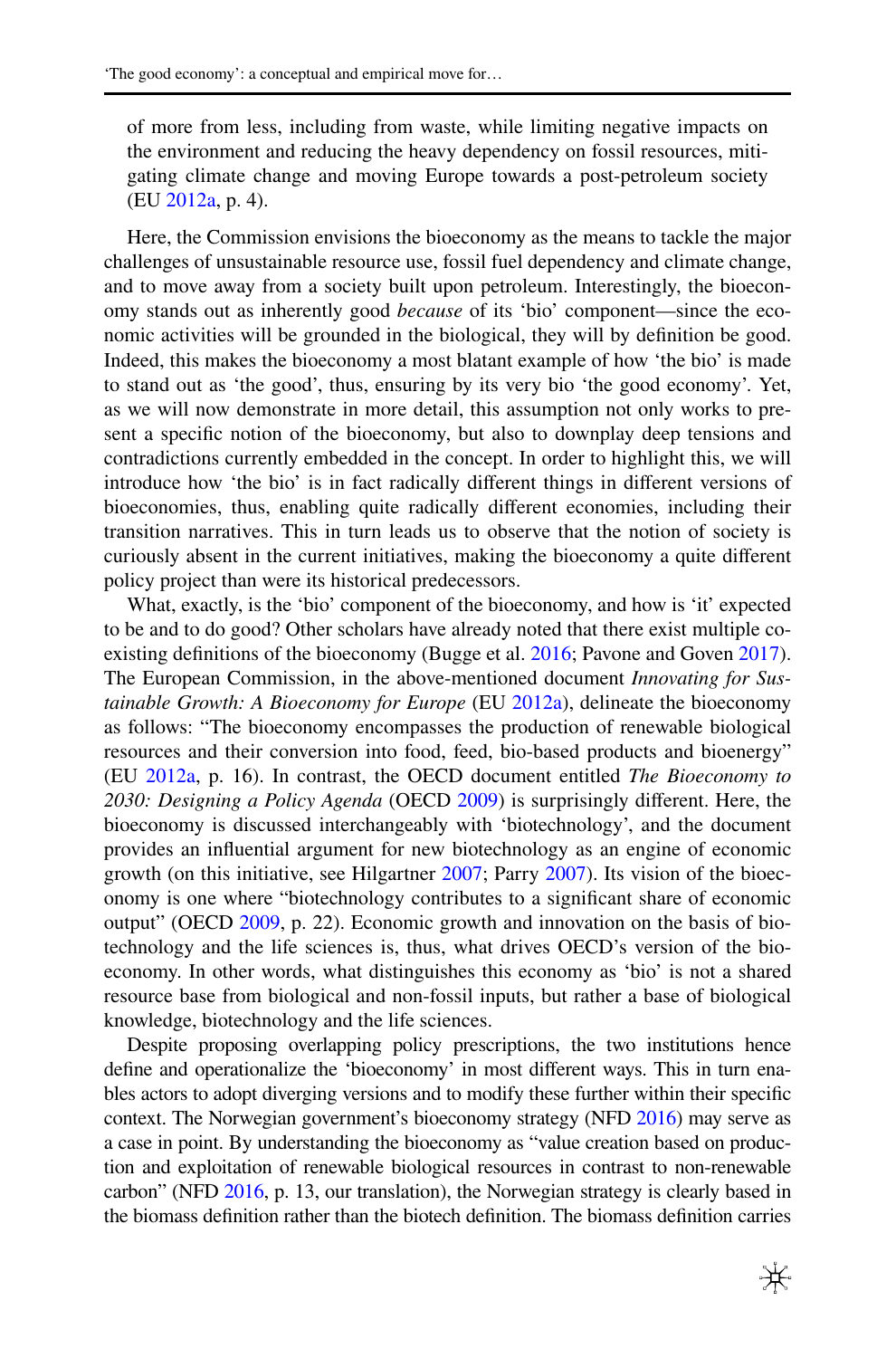strong implications for how natural resources are viewed—as *biomass* and a *substitution* for fossil inputs. This narrative of transition by substitution away from fossil inputs entails that increased utilization of biomass in itself is desirable because it represents a step towards realizing the bioeconomy—thus, 'the good economy' by implication. The biotechnology version, on the other hand, relies on a diferent logic: Biotechnology promises to be good because it decouples economic growth from constraining limits by harnessing the regenerative or reproductive capabilities of life itself. Thus, the biomass and biotech versions of the bioeconomy value 'the bio' that is to take part in the future bioeconomy very diferently—yet they both take for granted 'the bio' as the good.

Similarly, while all the bioeconomy policy documents emphasize the need to expand the 'bio' component of the economy—whether biomass or biotech—they diverge in how they position themselves vis-à-vis fossil fuels and the petroleum economy. As noted above, the EU documents explicitly envision a post-petroleum society: "Greater use of renewable resources is no longer just an option, it is a necessity. We must drive the transition from a fossil-based to a bio-based society, with research and innovation as the motor" (EU [2013,](#page-20-17) p. 4). The bioeconomy strategy is in itself a response to this, since, as it itself states, "[a] strategy is also needed to ensure that fossil fuels are replaced with sustainable, natural alternatives as part of the shift to a post-petroleum society" (EU [2013,](#page-20-17) p. 2).

The Norwegian bioeconomy strategy (NFD [2016\)](#page-21-15) similarly adopts a clear transition narrative, but rather than highlighting the need to *move away from* fossil fuels, what is emphasized is rather what the bioeconomy *moves toward*. The strategy opens by stating that it realizes that the bioeconomy is "central for the transition toward a low-emission economy" (NFD [2016](#page-21-15), p. 5). This economy is further characterized as having a strong potential for value creation, more efficient use of renewable biological resources, new growth, a 'green shift' within the economy, increased competitiveness for Norwegian industries and frms, cross-sectoral policy initiatives and interdisciplinary research and innovation (NFD [2016,](#page-21-15) p. 5). The OECD, in its attention to the potential of biotechnology, stresses the importance of incentives to "reward environmentally sustainable technologies" and the "use of renewable biomass" (OECD [2009](#page-21-12), pp. 6, 8), but does not explicitly adopt a transition narrative. Rather, it indicates some potentially more controversial sides of realizing the bioeconomy: "disruptive and radical technologies … may lead to the demise of frms and industrial structures, creating greater policy challenges, but they can also result in large improvements in productivity" (OECD [2009,](#page-21-12) p. 16).

In these diverging versions of the bioeconomy, there are clearly great inherent tensions. Yet in the documents themselves, these are not addressed or acknowledged—neither in the founding documents from the supranational institutions, such as the OECD and the EU, nor in the national documents in which these versions are bound together, such as the Norwegian bioeconomy strategy. They all take for granted that making the economy 'bio' is inherently good. Furthermore, these documents stay within the bioeconomy relation and do not address how these tensions might play out in society at large. It is precisely this feature of the bioeconomy documents that we need to trouble. In order to better grasp this dimension, it is necessary to expand our empirical scope and contrast the bioeconomy documents with other similar policy initiatives that conceive of 'the good' in other ways.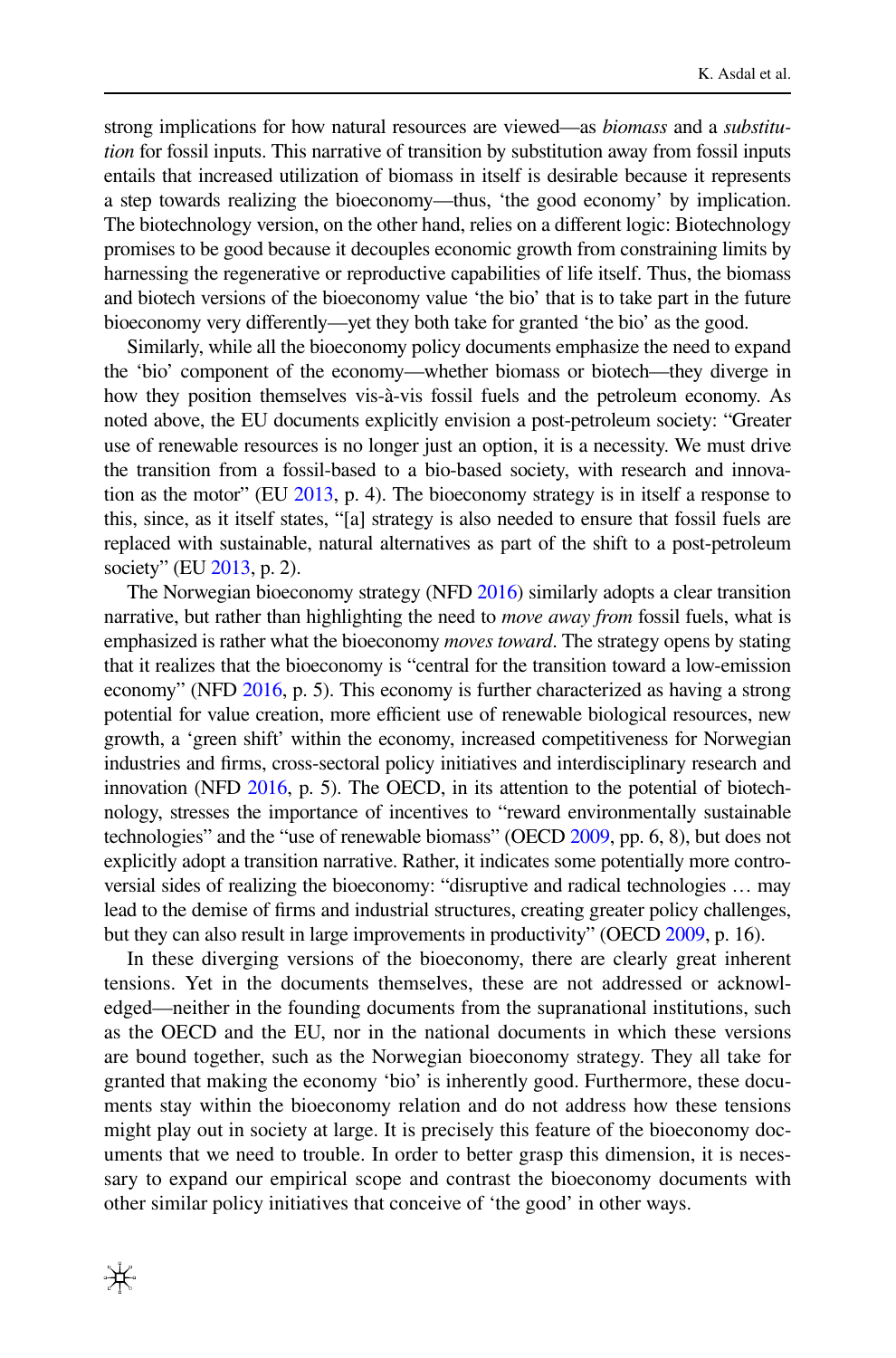# **The good blue economy: enabling a fully economized nature by bringing in economics and its 'tools of valuation'**

Alongside what we may summarize as the *green bioeconomy* discussed above, there exists a notion of a *blue bioeconomy* concerning the ocean industries. These policy initiatives are interchangeably termed 'blue growth' (EU [2012b](#page-20-20)), 'the blue econ-omy' (EU [2014\)](#page-20-21), 'the ocean economy' (OECD [2016,](#page-21-16) [2019\)](#page-21-17), or simply 'the blue bioeconomy' (EU [2018b](#page-20-22)). Although the green and blue bioeconomies initially developed as parallel strands of policy, they are increasingly merging, as illustrated by the EU's revised bioeconomy strategy from 2018, in which "unlocking the potentials of oceans and seas" is put forth as one of three main dimensions of the European bioeconomy (EU [2018a](#page-20-18), p. 1). Yet the notion of the blue bioeconomy ofers a diferent conception of 'the good' than that of the green versions. A frst key diference is the role of fossil fuels and petroleum production. While we showed above that the 'transition by substitution' argument is a strong narrative within the green bioeconomy, the opposite is the case in the blue bioeconomy. Both the EU's Blue Bioeconomy initiative [\(2018b](#page-20-22)) and the OECD's Ocean Economy project (2016, 2019) include all existing ocean-based industries, of which ofshore petroleum is a key contributor. In the case of Norway, where the petroleum industry is indeed the nation's largest offshore industry, the government's Ocean Strategy explicitly states that "[t]he ocean industries are part of the bioeconomy" (NFD and OED [2017](#page-21-18), p. 73, our translation).

The second key diference is also the most striking feature of the blue bioeconomy: the efforts made herein to delineate and calculate its potential economic value. As expressed by the OECD, if the oceans are explored, monitored, governed and exploited in the best possible way, we may, in 2030, have realized a 'trillion-dollar ocean' (Jolly and Stevens [2016](#page-21-19)). This numerical growth potential has set the agenda in both national and international contexts (for the national example of Norway, see the above-mentioned 'Ocean Strategy' (NFD [2016\)](#page-21-15); for an international example, see the United Nations' High-level Panel on Building a Sustainable Ocean Economy (The Ocean Panel [2020](#page-22-7)); for detailed analysis of this point, cf. Reinertsen and Asdal [2018](#page-22-8)). While fostering growth has indeed been a key preoccupation of all the 'blue documents' from the EU's Blue Growth strategy onwards (EU [2012b\)](#page-20-20), the OECD's Ocean Economy project went further than conventional estimates of potential industrial growth. Being based in the OECD's Futures Project and employing policy foresight techniques, it sought to advance the methods for assessing potential industrial growth by integrating the value of the ocean's ecosystems directly into the calculation. More specifcally, what the OECD sought to calculate was the value of 'ecosystem services', understood as the contributions by nature to human life and society. Hence, economic capital and natural capital were made commensurable and integrated into the same economic model. The method promises to demonstrate how environmental degradation of the ocean will negatively impact not only nature as such, but also the growth potential of the ocean economy—its very size. Unsustainable growth will, thus, diminish not only the ocean's 'bio value', but also its fnancial value. Hence, co-calculating the value of natural capital and fnancial capital, the OECD asserts, will enable us to take better care of the ocean and its resources, since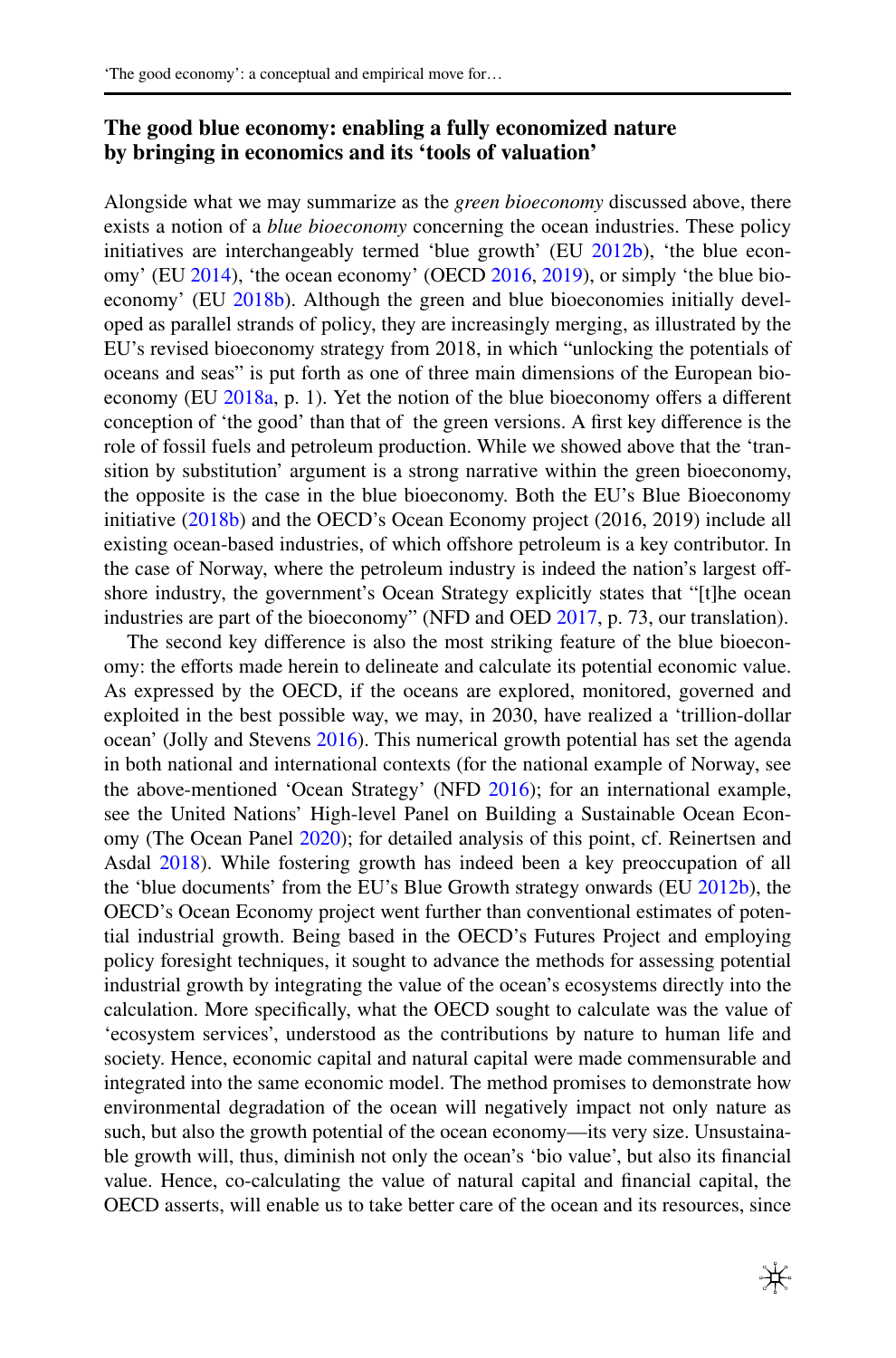overexploitation will afect the value of ecosystems negatively and thereby in efect reduce the ocean's economic potential. The means to do so is to make the so far noneconomized nature integral to the economy quantifable and calculable in economic terms. In short, nature is taken into account by bringing it into a regime of accounting (Asdal [2008](#page-19-3)); it is being *economized* (Çaliskan and Callon [2009\)](#page-20-4).

Although seemingly new and innovative, this version of economization is based upon relatively well-established neoclassical economics, of which the model for taking nature into account has historically proven highly difficult to realize in practice (Asdal [1998](#page-19-4); for discussions of related practices of valuation of nature, see Asdal [2008](#page-19-3); Fourcade [2011;](#page-21-20) Chiapello [2015](#page-20-5)). Moreover, when reading the OECD report more closely, it becomes apparent that even the effort of calculating the ecosystem services in the frst place—hence the very procedure of economizing—creates trouble and represents unresolved challenges (Nebdal [2019](#page-21-21)). The OECD's proposed new calculative tool is nevertheless put forth as the key to a transformed and more sustainable economy (OECD [2016;](#page-21-16) EU [2018b\)](#page-20-22). The hopes, then, that are being invested in these 'tools of valuation' are that economic growth will be balanced up correctly against the long-term gains of conservation due to the deployment of a complex series of price-setting mechanisms. The promise then is that the tools of valuation of economics will secure that nature is being ascribed the correct price. Hence, nature is brought into economics and, simultaneously, is becoming an issue *for* economics and economists. Thus, the ocean economy is also becoming an expert issue. In fact, the ocean economy will *become* good only insofar as these 'tools of valuation' of economics are put to use. Moreover, the economy is good only insofar as nature is being economized. 'The good economy' is a fully economized nature.

The OECD approach to the blue bioeconomy is characterized by this efort to take nature into account in a manner that, in theory, discourages unsustainable overexploitation and mismanagement of the oceans. That of *not* preserving the services provided by nature's ecosystems is turned into a risk—for the economy. As such, the ocean economy of the OECD is an economy in which the issue of pursuing economic growth is extended from that of engaging in industrial activities for short-term gain, to also include the conservation of ecosystems for long-term gain. Another blue economy report, this time from the Norwegian context, ofers a particularly strong example of how the promise of economizing future bio-values may be used, not to preserve ecosystems, but to leverage political will for rapid, large-scale industrial growth. In 2012, a report titled *Value Created from Productive Oceans in 2050* calculated the Norwegian marine industries to have the potential of at least a fvefold growth in value creation by the year 2050 (SINTEF [2012\)](#page-22-9). The report was commissioned by two Norwegian scientifc academies and was prepared by a working group with members from academia, industry and the Research Council of Norway, while the research organization SINTEF—one of Norway's largest—functioned as its secretariat. We highlight this report because its promise of grand growth proceeded to act almost immediately upon governmental policy: It was quoted on the opening page of a white paper on Norway's ambitions for expanding the seafood industry (MFC [2013,](#page-21-22) p. 8), and subsequently endorsed by Parliament (PNP [2013](#page-22-10), p. 18). Several high-level politicians have since repeatedly afrmed their commitment to fulflling this potential (for detailed analysis, see Reinertsen and Asdal [2019](#page-22-11)).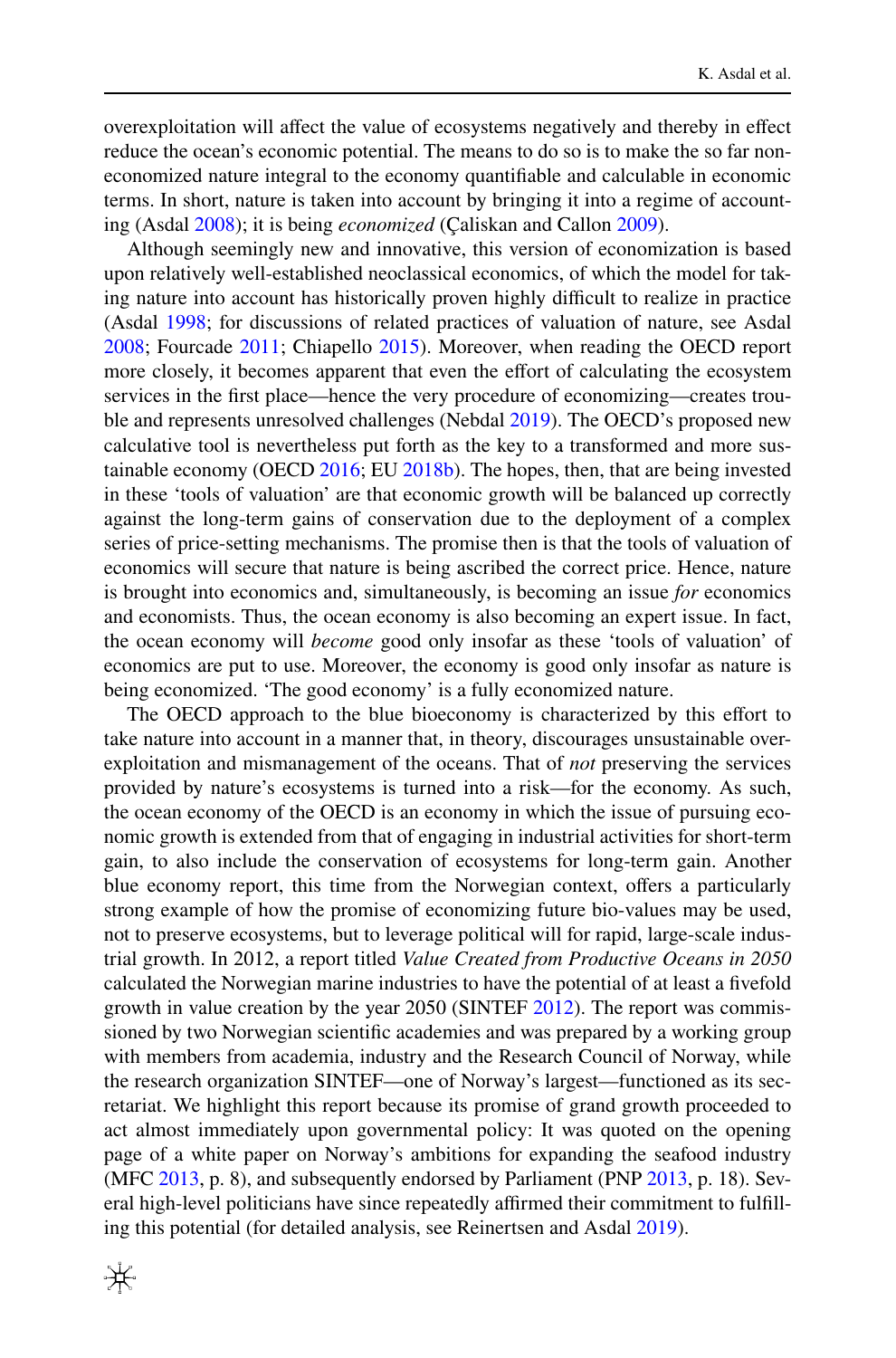Similar to the ocean economy report of the OECD, this report also works by a set of 'tools of valuation'. Yet the precise tools of valuation at work are diferent, as they rely not on neoclassical economics, but rather on a toolbox of business school models and strategies. In short, this entails, in practice, a loose combination of value chain analysis and SWOT analysis ('SWOT' being the acronym of 'strengths, weaknesses, opportunities, threats', which is what this tool seeks to identify for the project or enterprise in question). Furthermore, the very defnition of 'value creation' enacts the blue economy as an enterprise, rather than a part of the national economy. Concretely, the report explicitly defnes value creation "synonymously with turnaround or revenue from sales generated by the marine sector", rather than "contribution to GDP" (SINTEF [2012](#page-22-9), p. 14), which is the defnition used by the Ministry of Finance. What these business strategy tools in combination enable is to imagine a formidable future growth that also incorporates in its very calculative process the challenges and preconditions that might serve as barriers to its realization. This fascinating feature rests on an intricate calculative manoeuvre on the textual level. Quite concretely, what the report does is to frst explicate future 'opportunities' and 'threats' for the marine industries (including the opportunity of expanding global markets and the threats of climate change, pollution from the aquaculture industry itself and lack of enough feedstuf), and then imagine what the growth might be like in the year 2050 if the threats are overcome. This is done by reformulating the threats into 'criteria for growth'. In the case of aquaculture, the report states that, "provided the aforementioned criteria are met, it may be possible to achieve production levels for salmon and trout of 5 million tons in 2050" (SINTEF [2012,](#page-22-9) p. 46). This efectively amounts to a fvefold growth, yet with a built-in assumption that the major threats identifed by the same report have already been resolved. In efect, then, qualitative challenges and risks are built into the calculation, yet subsequently decoupled from the quantifed growth potential. In efect this means that high risk and grave problems do not reduce the growth potential—quite the contrary. Paradoxically, the potential fnancial values are *expanding* when the bio-values are conceived as under pressure.

However, not only are the distinct tools of valuation diferent here from the OECD version of the blue economy. It also invokes a mode of policymaking and governmental action characterized by 'will and determination' to act:

[W]e believe that now is the time that politicians in Norway, to a greater extent than in the past, and much as they did for the oil and gas industry, commit themselves to the development of future marine-based industries so that we can generate greater value from the resources to which we already have access. We are seeing only the start of what can actually be exploited from the oceans by means of value generating activities, and we need political will and deter-mination if we are to grasp the opportunities before us (SINTEF [2012](#page-22-9), p. 12).

In appealing to politicians to 'commit themselves' and help 'grasp the opportunities' of the ocean, the report here echoes longstanding tropes from business school curricula that leaders should be bold, take risks and dare to act in the face of uncer-tainty (Dewing 1930, in Muniesa [2011](#page-21-9); Doganova and Eyquem-Reynault [2009\)](#page-20-23). Again, the blue economy is here enacted as a business issue and politicians are cast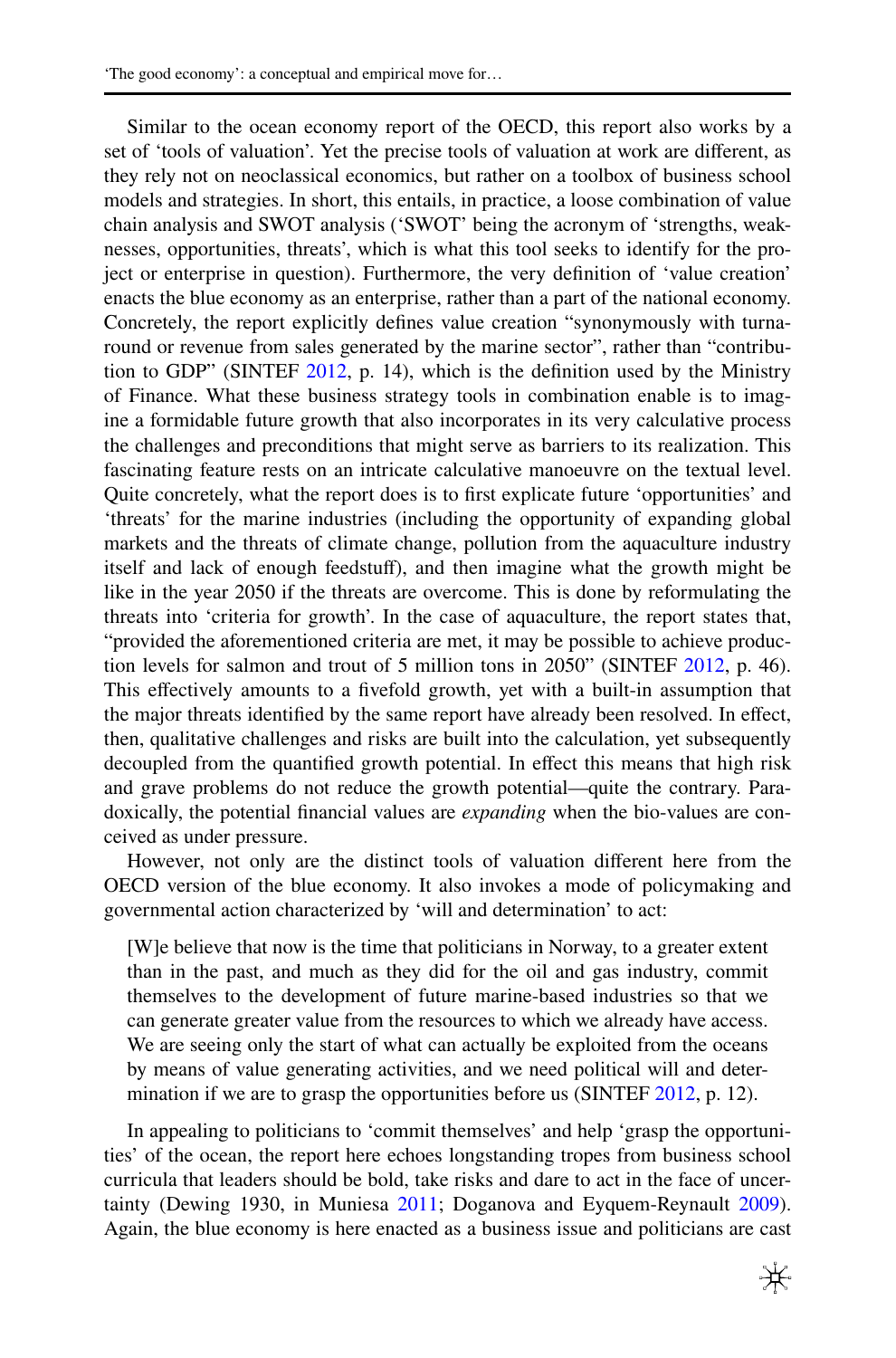as investors in the enterprise (Reinertsen and Asdal [2019\)](#page-22-11). This, in sum, enables policies for massive growth. Hence, in the context of the Norwegian contemporary blue economy, 'the good economy' is not simply an economy fully economized, but one that acts like an enterprise and has the politicians act as its investors as well as its managers. Interestingly, neither the OECD's ocean economy nor the Norwegian version provides space for the political in a conventional sense, instead turning the challenges to be either economics (fnding the right price) or business (knowing the value and acting bravely). Neither of them provide space for political procedure, politics or societal concerns.

# **The good aquaculture economy: justifying expansion by staying small and local**

The bioeconomy is often portrayed as something new, as an economy that will follow the economy of the present and the longstanding carbon economy. Obviously, this story can be told very diferently. For centuries, 'the bio' has been key to growth and prosperity. In Norway, for instance, the export of timber and fsh has been vital to the national economy. For the Norwegian case, aquaculture in the form of salmon farming was taking shape in the 1970s—precisely the enterprise that is today often presented as a fagship in the new, blue bioeconomy. In the early 1970s, the optimism and eagerness to invest in this new industry was 'second only to oil' along the coast, as stated in a 1973 parliamentary debate about how the authorities might aid, or reign in, its further development (PNP [1973a,](#page-22-12) p. 443). However, the growth of this new sector of the economy was, for all its promise, not simply regarded as good news pure and simple. Diferent models of aquaculture development—in terms of scale, geographical location or ownership—were judged very diferently. Indeed, the frst decisive action taken by (a unanimous) Parliament in 1973 was to limit the possibilities for an *industrial* path of growth in fsh farming, by making any further expansion contingent upon production licences, with a maximum volume per fsh farm (PNP [1973b\)](#page-22-13).

A Norwegian Official Report (NOU) on aquaculture was completed in 1977, a report that is widely regarded as foundational for Norwegian fsh farming and its regulation and support by the state. In continuation of the initial limitations on large, centralized units, the report devoted a short chapter to explicate the aims of Norwegian aquaculture:

- 1. to make use of the country's resources in order to increase food production,
- 2. to maintain existing jobs and habitation, increase employment and provide opportunities for a more diverse basis for livelihoods [næringsgrunnlag] in districts with weak productive or commercial activities [næringsliv],
- 3. to build a rational trade, providing practitioners with income comparable to what is achieved in other trades (Ministry of Fisheries [1977](#page-21-23), p. 24).

₩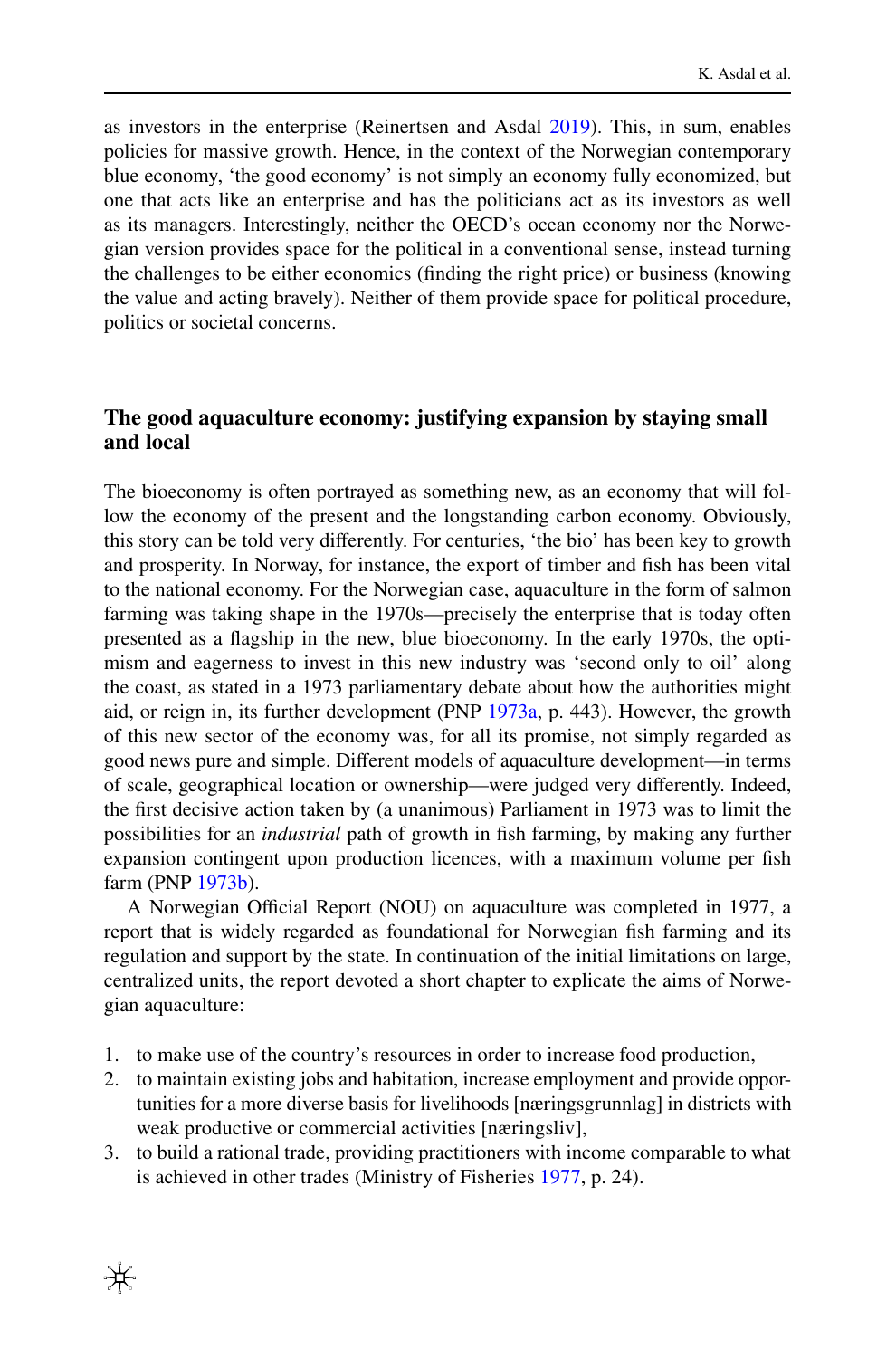Making 'rational use' of the possibilities, the report states, was a 'matter for society as a whole'. The aims of the new venture, then, were articulated to ft within overall societal aims, refecting a politically sanctioned version of a good society. Thus, this growing, new sector of the economy is justifed by reference to the overall aims it should help fulfl, and the ways it might ft together with and complement already existing activities: increased food production, rural development and new opportunities specifcally directed to vulnerable, coastal districts, and lastly, employment and wages comparable to fsheries and agriculture. For aquaculture to help achieve such aims, it needed to be developed in a certain way: industrial growth—understood as large, mechanized units and 'external' capital—was curtailed in favour of smaller, geographically dispersed labour-intensive fsh farms with local ownership and locally available labour and natural resources. Growth itself was a potential problem to be controlled—frst, in terms of the size of individual fsh farms, but also in terms of the total national production volume, which risked outpacing demand, with price collapse. The frst clause in the legislation ensuing from the public report states controlled growth to be a key purpose for the granting of licences: "that expansion takes place such that production stands in a reasonable relation to possible sales [omsetningsmuligheter]" (PNP [1981](#page-22-14), p. 7). 'Reasonable' expectations dictated a steady, controlled expansion, to not overwhelm export markets abroad and to ft a new and proftable venture into remote, coastal communities at home. Hence, the growth of aquaculture in this period needed to be adjusted to and justifed in terms of—an overall politically sanctioned vision of societal aims. The claim to be good was anchored in the ability to be brought into harmony with such aims.

Before drawing these indeed quite diferent versions of 'the good economy' together, let us frst move towards the version that has come to be seen as the bad and the ugly of economies, namely the oil economy. And let us again draw on the Norwegian example, demonstrating how this version of the economy was indeed also deeply and explicitly about the good—however, in a radically diferent way than the current bioeconomy policy documents and strategies.

# **The good oil economy: fostering 'a qualitatively better society'**

In 1969, international oil companies struck oil on the Norwegian continental shelf. This major reservoir inaugurated the 'oil age' and what is often referred to as the 'oil adventure' of Norway. Yet, at the time of discovering oil, Norwegian politicians were cautious that the potential new wealth would not automatically be positive for Norwegian society and its economy. In other words, the oil economy was not necessarily a good economy: the good economy had to be crafted. In 1970, a unison Norwegian Parliament articulated "Ten Oil Commandments", in which core principles of Norwegian oil policy were established (cf. Table [1\)](#page-15-0). Most important of these were 'national government and control' over the exploitation and distribution of petroleum resources and revenues. The commandments, thus, explicitly state a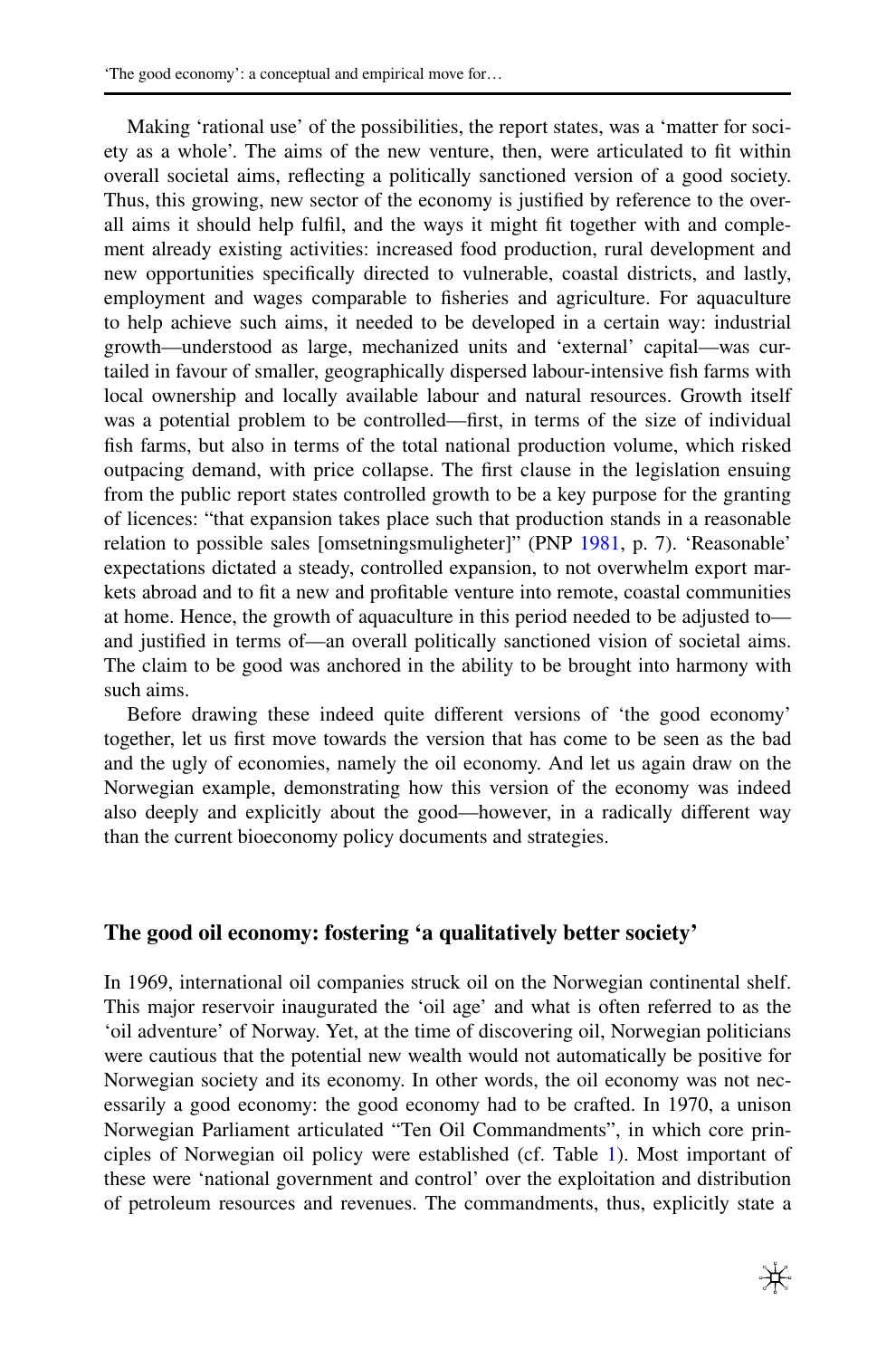<span id="page-15-0"></span>**Table 1** The Norwegian parliament's "ten oil commandments" (PNP [1970\)](#page-22-15), translated from the Norwegian original in Reinertsen [2016](#page-22-16), p. 154

The Norwegian Parliament's "Ten Oil Commandments" (1970)

The committee wishes to express

that national governance and control must be secured for all activities on the Norwegian continental shelf;

that the petroleum discoveries are exploited such that Norway becomes as independent as possible of others with regards to the supply of crude oil;

that there are developed new business activities with a basis in petroleum;

that the development of an oil industry must take place with the necessary concern for existing business activities and the protection of nature and the environment;

that the burning of exploitable gas on the Norwegian continental shelf may not be accepted, with the exception of shorter periods of testing;

- that petroleum from the Norwegian continental shelf should as a general rule be brought ashore in Norway with the exception of single instances where sociopolitical concerns serve as a foundation for a diferent solution;
- that the state will be engaged on every purposeful level and contributes to a coordination of Norwegian interests within Norwegian petroleum industry and to the build-up of a Norwegian integrated oil community with a national as well as international perspective;
- that there will be established a state oil company that may maintain the state's commercial interests and have a purposeful cooperation with domestic and foreign oil interests;

that there north of the 62nd latitude will be chosen a pattern of activities that accommodates the special sociopolitical concerns facing this region;

that Norwegian petroleum discoveries to a larger extent may expose the Norwegian foreign policy to new tasks

strong moral stance: these resources belong to the nation and should be governed in the nation's best interests.

The strong moral connotations of the Ten Oil Commandments were operationalized and further explicated in the following years. In 1973, the Norwegian government issued a white paper which explicitly warned that uncontrolled use of the oil revenues would have severe consequences for Norwegian society and its economy. Thus, interestingly, the oil economy could turn into a bad economy, if not dealt with in a proper way. In order to avoid this, the government asserted that petroleum activities must contribute to building a qualitatively better society:

The petroleum discoveries in the Northern Sea make us *richer* as a nation. The Government holds that one frst and foremost must use the new possibilities to develop a *qualitatively better society*. One should avoid that the result only entails a quick and uncontrolled expansion in the use of material resources without society at large being considerably changed. The guidelines that are drawn up for the petroleum activities and the use of revenues must therefore be part of a planned transformation of Norwegian society. […] Democratic institutions must gain actual government [herredømme] of the development in increasingly more areas. The economic possibilities must be used to create increased equality in standards of living and in other ways to prevent social problems and to develop a more environmentally and resource-friendly production. The welfare society must be further expanded and the composition of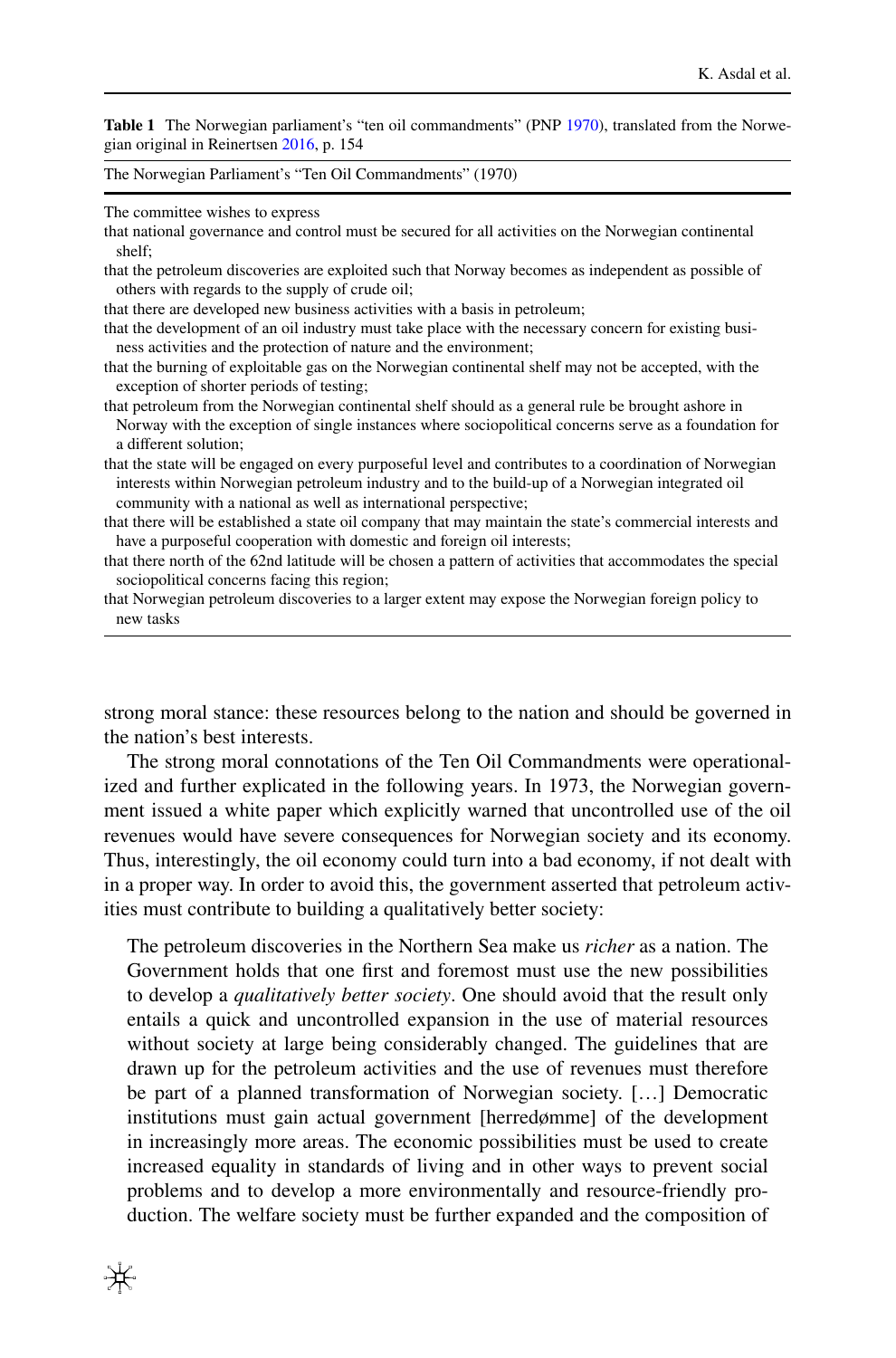private consumption must be infuenced through an active consumer policy. Local communities must be strengthened and developed with a view to a better environment as a whole (Ministry of Finance [1974](#page-21-24), p. 6, italics in original, our translation).

Integral to the white paper's vision of a good society—one of social equality, strong local communities and paid work for all—is an active government. In practice, the white paper envisioned the newfound petroleum riches to enable shorter working days, expanded welfare services and the inclusion of new groups into the workforce. The petroleum revenues would not ensure this on their own. Quite the contrary, the white paper repeatedly asserts that the infusion of oil into the economy might produce multiple "problems of transition" (Ministry of Finance [1974,](#page-21-24) p. 6). The oil might easily become a negative force, a *bad* economy, if the industry were allowed to grow unchecked and too quickly, and if the revenues were spent through unleashed consumer spending. In our own words: If the oil economy was to become a *good* economy, on the contrary, it had to be built wisely and determinately into society. The white paper's key concern was to outline how a smooth and beneficial transition into an oil economy might be done. The key measures for doing so were to ensure a 'moderate tempo' of exploration and production, to commission Norwegian companies and train Norwegian employees in the new sector, to build local communities around the new installations and to channel revenues abroad through investments and sales (Ministry of Finance [1974,](#page-21-24) pp. 8–10, 15). In this way, the economy would be spared multiple pressures—upon prices, salaries, employment and domestic mobility.

The white paper, thus, expressed a deeply ambivalent view of the expected growth and repeatedly underlined its potential problems, should it be allowed to unfold too quickly. It is cautious and tempered with respect to the potential benefts, and urges restraint. The policies must be in place to ensure that the coming growth and transition is becoming a positive force. What the white paper never doubts, however, is the growth itself. It will come: the question is how to control it in order to ensure that it fosters a "qualitatively better society" (Ministry of Finance [1974,](#page-21-24) p. 6). If the coming oil economy is governed in an active, deliberate manner, it *might* become 'a good economy'. It will never automatically *be* good—it must be *made* into a good economy, through the determined policy and government of a social democratic nation state.

#### **Drawing versions of 'the good economy' together**

As we now know, the oil economy turned into a critically bad economy, but in a quite diferent way than what was envisioned in its infancy: today, the oil economy stands out as essential to move *away* from in order to establish an economy that is more environmentally friendly and, most importantly, not destroy the world's climate. The bioeconomy, as we saw, presents itself as an economy that will do precisely this: provide an alternative to the carbon economy. However, the contrasts with these other versions of the economy—such as the oil economy and the early phases of the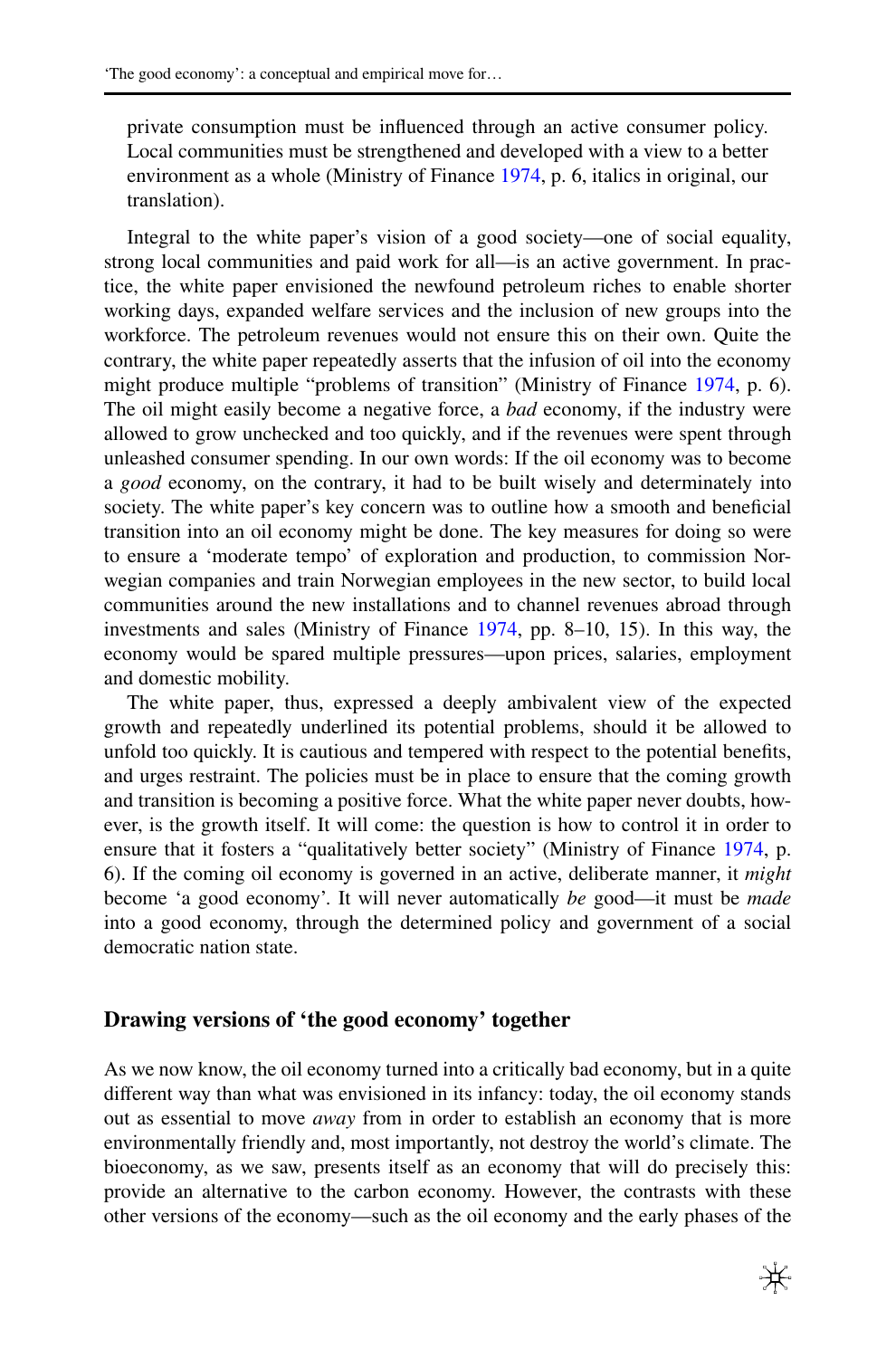aquaculture economy—also help to highlight other diferences between these economies and policy initiatives. One of these is how the bioeconomy difers not only in its 'bio'–'economy' relation, but just as importantly in its 'economy'–'society' relation. Whereas the early oil and aquaculture economies were problematized in terms of how these new economic activities were being inserted into society, society does not exist in the same way in the policy documents on the bioeconomy. Rather than an economy inserting itself into society, the bioeconomy is oriented towards inserting 'the bio' into the economy.

Interestingly and importantly, this insertion of 'the bio' into the economy is not envisioned to happen by societal means, but by way of the tools of valuation of economics, either neoclassical economics, such as ecosystem services, or business school models and strategies. This is in itself an important feature of the bioeconomy in both its green and blue versions. Even more so, the bioeconomy is presented as if such insertions come without frictions and dilemmas. The bioeconomy is enacted as if it is unproblematic in *itself*, and as if the bioeconomy relation is without tension, as the 'bio' is made to stand out as the essentially good. This stands in sharp contrast to the oil economy of the 1970s which actively pointed at and discussed problems and conficts of interest that were likely to arise as this new economy was making its impact on society. The new oil economy *could* become a good economy—a 'qualitatively better society' could be the result of it—yet this economy–society relation had to be actively steered and governed since the opposite could just as well be the consequence, if society did not have its hand on the process. Similarly, the early aquaculture enterprise had to justify itself according to the societal gains it could eventually contribute to fulfl. The active governing of this new economy was key. Modesty and staying small was enacted as a precondition to its becoming a good economy.

We have already pointed out how 'the good' of the bioeconomy is conceived as given in the 'bio' itself. While comparing and contrasting with other versions of the economy, what becomes apparent is how *society* is curiously lacking in the bioeconomy policy programmes. But so also is an explicit discussion of dilemmas, tensions and conficts that arise as old and new versions of 'the bio' are to be made integral to the economy—and indeed also society more broadly. How to explain this absence of the political and the societal? One way of explaining it is precisely by addressing how realizing 'the good economy' is turned into a calculative endeavour, thus, essentially also an expert challenge. Hence, rather than an issue of how to insert the economy into society and by which tools and means, the issue becomes simply that of employing the right tools of valuation—of economics. Moreover, this version of the good economy is one where 'the bio'—the nature upon which the bioeconomy rests—is fully economized, thus, transformed into an economic object. As we saw, the blue bioeconomy of the OECD was a prominent example of this.

Also, the Norwegian version of the blue economy rests upon tools of valuation from economics—yet, in this case, business methods and calculative strategies, including narrative strategies. Interestingly, whereas society is apparently lacking in the OECD version, this is a version in which the state is modelled upon the enterprise and politicians are cast as investors encouraged to be bold on behalf of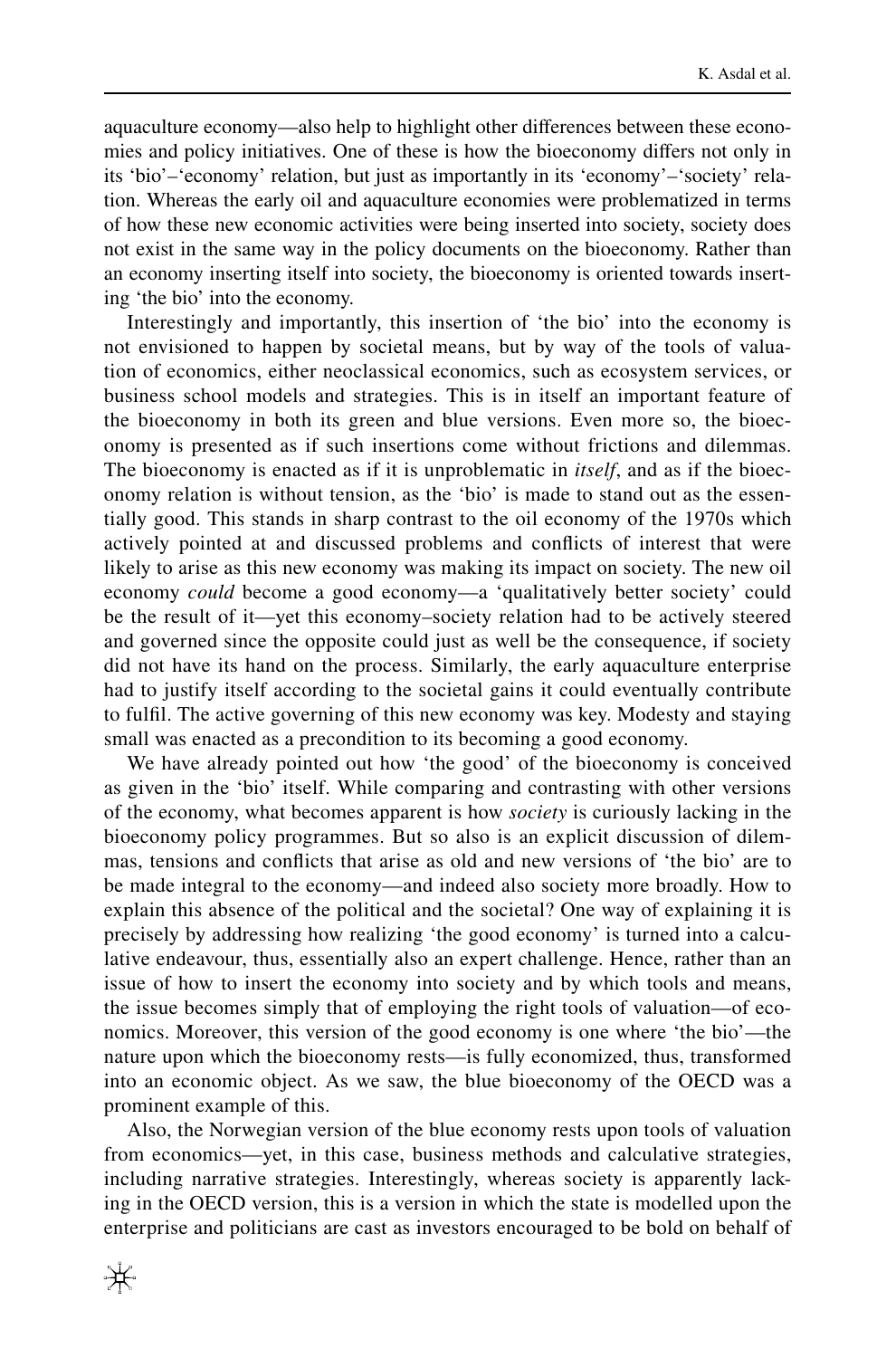the enterprise. Hence, whereas Foucault, in his governmentality lectures, identifed how the state in the neoliberal society was modelled upon the market, this is something new and diferent: rather than being modelled upon the market, the state is being modelled upon the enterprise. 'The good economy' is, thus, not so much a straightforward market economy, but rather an enterprise society. And interestingly, if this observation is correct, the point is not so much that there is no society in which the economy is to be inserted, or that the moral economy resides outside of the economy, but that there is no moral economy outside of the enterprise: society and the enterprise are merging into one.

#### **Conclusion**

The overriding objective of this paper is to suggest a recasting of the bioeconomy, most notably by putting forward the notion of 'the good economy' as an analytical working tool made for opening up and investigating this economy further. Here we return to Max Weber as a source of inspiration: working conceptually was precisely Weber's suggested method. In *The Protestant Ethic and the Spirit of Capitalism*, the argument was that even if a concept was already put forward at the very beginning of a study (in Weber's case, the notion of a distinct 'spirit of capitalism'), an eventual precise defnition of the proposed concept could only be substantiated step-by-step as the study was moving forward, and thus, only be defined at the study's very end (Weber [2001](#page-22-0) [1904]). Importantly then, methodswise, Weber's aim was not "to grasp historical reality in abstract general formulae but in concrete genetic sets of relations which are inevitably of a specifcally unique and individual character" (Weber [2001](#page-22-0) [1904], pp. 13–14). Weber noted that such conceptual moves would always have an individual tone; analysing the relevant phenomena from the chosen viewpoint would never be the only possible alternative, as others could always see these phenomena diferently. And rather than working from a precise defnition at the start of the study, the conceptual innovation is more a way of *envisioning* the relevant phenomenon—what Weber formulated as "a provisional description" (Weber [2001](#page-22-0) [1904], pp. 13–14), and which may also be linked to his famous concept of 'ideal types' (Weber [2012\)](#page-22-17).

'The good economy' is our point of departure in a quest for grasping the emerging bioeconomy and the normativities involved. The bioeconomy is often presented as something radically new—an economy that will come and must come *after* our current economy. Ironically, however, one could argue the other way around—that bioeconomies are the oldest of all economies, the economy that we have and currently also still heavily rely on. So the newness, we suspect, is not so much in itself an economy that relies on the biological, but *how* the relation between the 'bio' and the 'economy' is envisioned and enacted. Furthermore, and as a more overriding point, the newness seems related to the normativities that are involved: the bioeconomy steps forward as a new form of good economy—as *the* 'good economy'. This is also why, we suggest, we need this conceptual innovation as our tool to work with.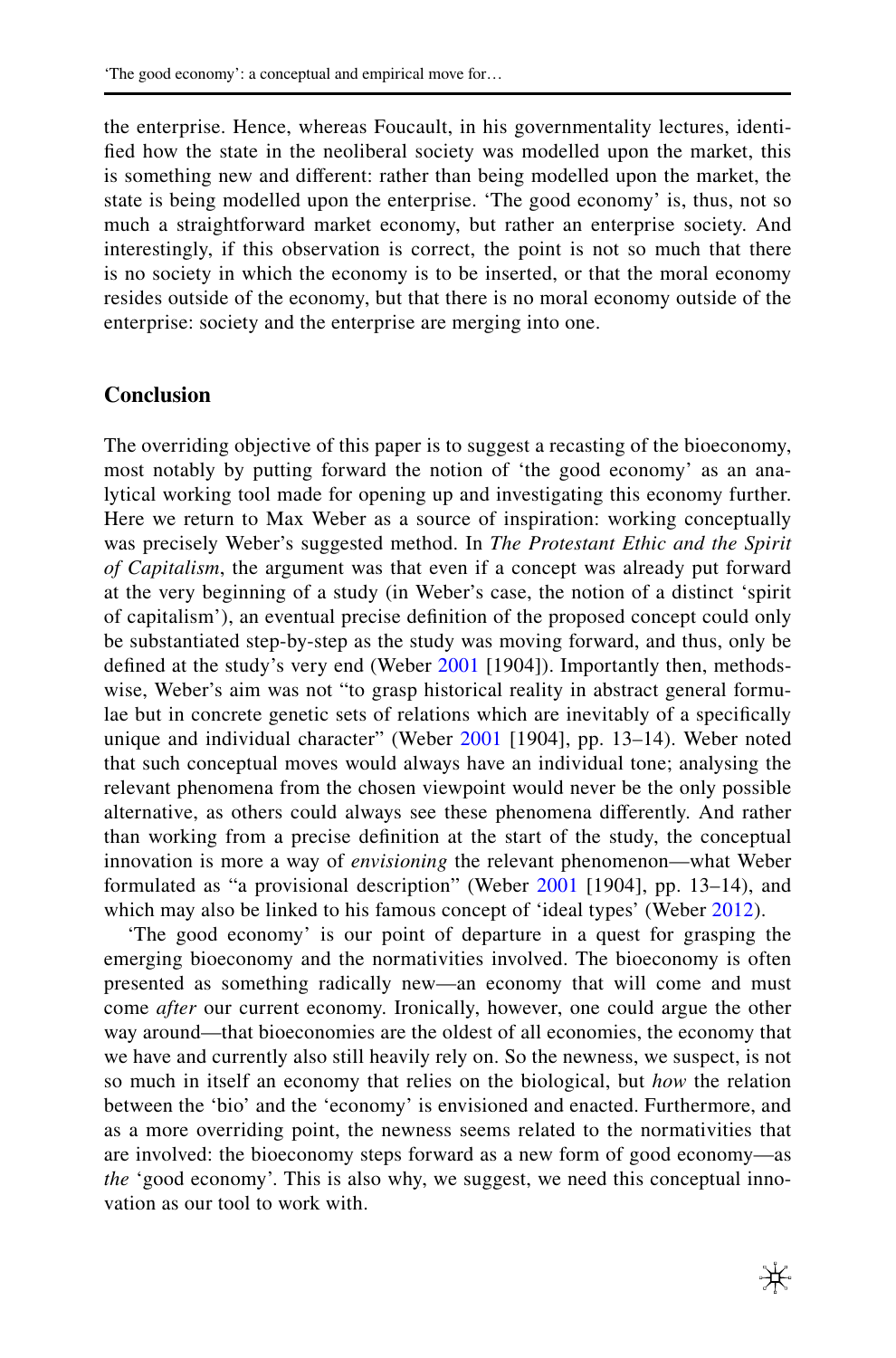However, the concept of the good economy is not put forward in order to analyse the bioeconomy exclusively. This conceptual move is done in order to work as a heuristic tool for analysing good economy relations more broadly, and also in other versions of the economy. The economy has always also been about interrelations with the good, and we need approaches and tools to also investigate that which is 'extra-economical', as well as 'the good' that is being performed as integral to the distinct versions of economy at stake. In doing so, we also need to include the 'tools of valuation' that are involved in doing such good economy relations. Hence, we need to continue studying practices and processes of economization and fnancialization. Yet we also need to expand such endeavours with the study of how the good resides in such practices, which versions of economies are performed by these, how the good economy can also take radically diferent shapes and be more of an issue about collective concerns, and how the economy can be inserted into society in good ways.

**Acknowledgements** The manuscript is composed of original material that is not under review elsewhere, and the study(ies) on which the research is based has been subject to appropriate ethical review. There are no competing interests, intellectual or fnancial in the research detailed in the manuscript.

**Funding** This work was supported by the European Research Council (ERC) under the Grant 637760 and by the Norwegian Research Council under the Grant 301733.

#### **Declarations**

**Confict of interest** The authors have no confict of interest in relation to the research behind this paper.

**Open Access** This article is licensed under a Creative Commons Attribution 4.0 International License, which permits use, sharing, adaptation, distribution and reproduction in any medium or format, as long as you give appropriate credit to the original author(s) and the source, provide a link to the Creative Commons licence, and indicate if changes were made. The images or other third party material in this article are included in the article's Creative Commons licence, unless indicated otherwise in a credit line to the material. If material is not included in the article's Creative Commons licence and your intended use is not permitted by statutory regulation or exceeds the permitted use, you will need to obtain permission directly from the copyright holder. To view a copy of this licence, visit [http://creativecommons.org/licen](http://creativecommons.org/licenses/by/4.0/) [ses/by/4.0/](http://creativecommons.org/licenses/by/4.0/).

#### **References**

- <span id="page-19-4"></span>Asdal, K. 1998. *Knappe ressurser? Økonomenes grep om miljøfeltet [Scarce resources? The economists' hold on the environment]*. Oslo: Scandinavian University Press.
- <span id="page-19-3"></span>Asdal, K. 2008. Enacting things through numbers: Taking nature into account/ing. *Geoforum* 39 (1): 123–132.
- <span id="page-19-0"></span>Asdal, K. 2014a. From climate issue to oil issue: Offices of public administration, version of economics and the ordinary technologies of politics. *Environment and Planning A* 46 (9): 2110–2124.
- <span id="page-19-1"></span>Asdal, K. 2014b. Versions of milk and versions of care: The emergence of mother's milk as an interested object and medicine as a form of dispassionate care. *Science in Context* 27 (2): 307–331.

<span id="page-19-2"></span>Asdal, K. 2015. Enacting values from the sea: On innovation devices, value practices, and the co-modifcation of markets and bodies in aquaculture. In *Value practices in the life sciences and medicine*, ed. I. Dussauge, C.-F. Helgesson, and F. Lee, 168–185. Oxford: Oxford University Press.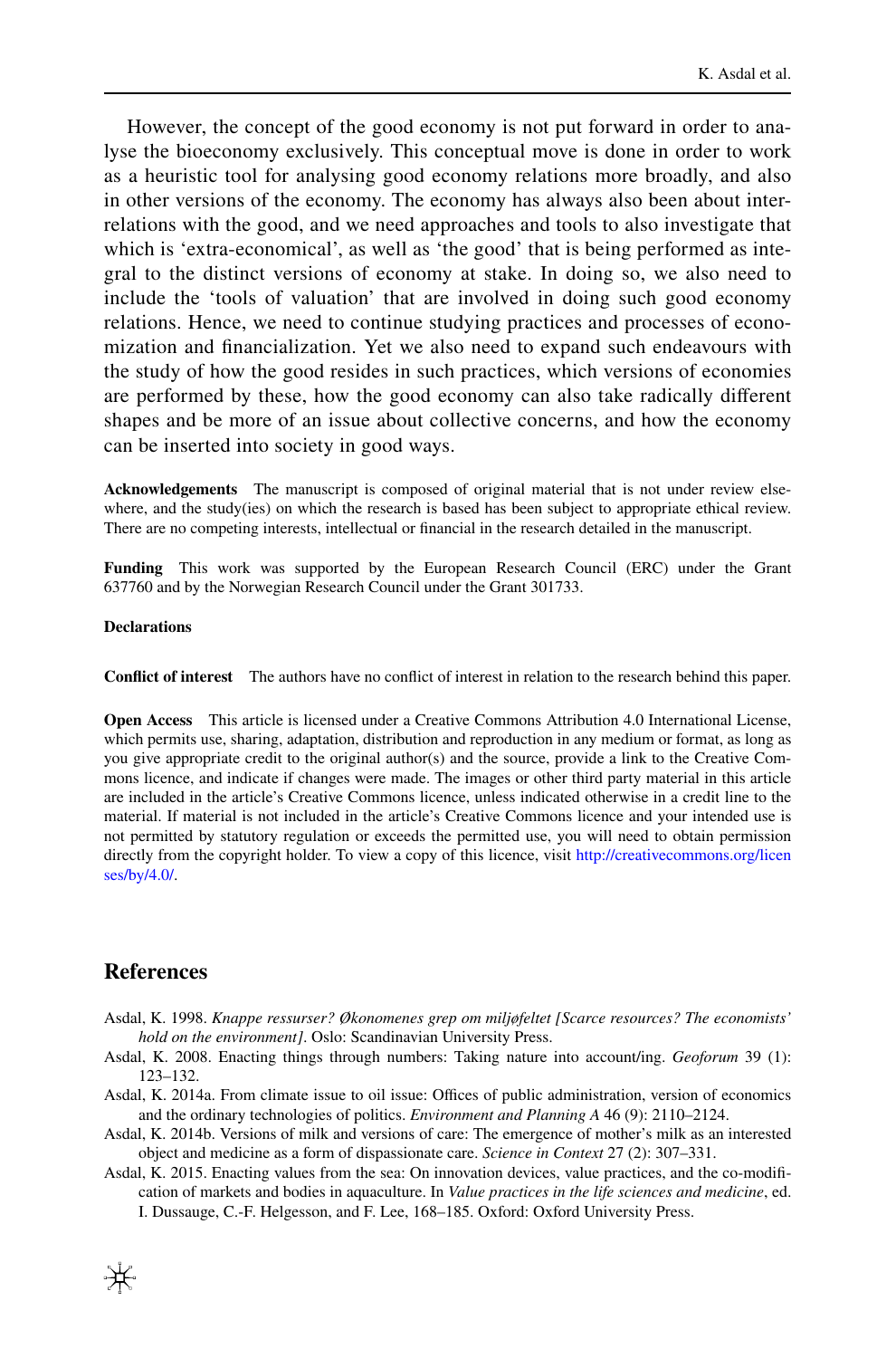- <span id="page-20-7"></span>Asdal, K. 2020. Foucaults metode og nyliberalismen: Eller skal vi heller snakke om den grenseløse innovasjonsøkonomien? [Foucault's method and neo-liberalism. Or should we rather discuss the limitless innovation-economy?] *Agora* 37 (03-04) 2020*.*
- <span id="page-20-0"></span>Asdal, K. and Reinertsen, H. (in press 2022). *Doing document analysis. A practice-oriented method.* London: SAGE Publications.
- <span id="page-20-8"></span>Barry, A., T. Osborne, and N. Rose, eds. 1996. *Foucault and political reason: Liberalism, neo-liberalism and rationalities of government*. London: Routledge.
- <span id="page-20-13"></span>Birch, K. 2017a. The problem of bio-concepts: Biopolitics, bio-economy and the political economy of nothing. *Cultural Studies of Science Education* 12 (4): 915–927.
- Birch, K. 2017b. Rethinking value in the bio-economy: fnance, assetization, and the management of value. *Science, Technology, & Human Values* 42 (3): 460–490.
- <span id="page-20-15"></span>Birch, K. 2019. *Neoliberal bio-economies? The co-construction of markets and natures*. Cham: Springer International Publishing.
- <span id="page-20-14"></span>Birch, K., and D. Tyfeld. 2013. Theorizing the bioeconomy: Biovalue, biocapital, bioeconomics or… what? *Science, Technology, & Human Values* 38 (3): 299–327.
- <span id="page-20-19"></span>Bugge, M.M., T. Hansen, and A. Klitkou. 2016. What Is the bioeconomy? A review of the literature. *Sustainability* 8 (7): 691.
- <span id="page-20-9"></span>Burchell, G., C. Gordon, and P. Miller, eds. 1991. *The Foucault efect: Studies in governmentality*. Chicago: University of Chicago Press.
- <span id="page-20-4"></span>Çaliskan, K., and M. Callon. 2009. Economization, part 1: Shifting attention from the economy towards processes of economization. *Economy and Society* 38 (3): 369–398.
- <span id="page-20-2"></span>Callon, M., ed. 1998. *The laws of the markets*. Oxford: Blackwell.
- <span id="page-20-3"></span>Callon, M., Y. Millo, and F. Muniesa, eds. 2007. *Market devices*. Oxford: Blackwell Publishing.
- <span id="page-20-5"></span>Chiapello, E. 2015. Financialisation of valuation. *Human Studies* 38 (1): 13–35.
- <span id="page-20-6"></span>Cochoy, F. 2008. Calculation, qualculation, calqulation: shopping cart arithmetic, equipped cognition and the clustered consumer. *Marketing Theory* 8 (1): 15–44.
- <span id="page-20-10"></span>Cooper, M. 2008. *Life as surplus: Biotechnology and capitalism in the neoliberal era*. Seattle: University of Washington Press.
- <span id="page-20-1"></span>Dewey, J. 1939. *Theory of valuation*. Chicago: University of Chicago Press.
- <span id="page-20-23"></span>Doganova, L., and M. Eyquem-Renault. 2009. What do business models do? Innovation devices in technology entrepreneurship. *Research Policy* 38 (10): 1559–1570.
- <span id="page-20-11"></span>Druglitrø, T. 2018. 'Skilled care' and the making of good science. *Science, Technology, & Human Values* 43 (4): 649–670.
- <span id="page-20-12"></span>Dussauge, I., C.-F. Helgesson, and F. Lee, eds. 2015. *Value practices in the life sciences*. Oxford: Oxford University Press.
- <span id="page-20-16"></span>EU. 2012a. *Innovating for Sustainable Growth: A Bioeconomy for Europe.* Directorate-General for Research and Innovation, European Commission, [https://publications.europa.eu/en/publication](https://publications.europa.eu/en/publication-detail/-/publication/1f0d8515-8dc0-4435-ba53-9570e47dbd51)[detail/-/publication/1f0d8515-8dc0-4435-ba53-9570e47dbd51](https://publications.europa.eu/en/publication-detail/-/publication/1f0d8515-8dc0-4435-ba53-9570e47dbd51). Accessed 15 October 2020.
- <span id="page-20-20"></span>EU. 2012b. *Blue Growth: Opportunities for Marine and Maritime Sustainable Growth.* Communication from the Commission to the European Parliament, the Council, the European Economic and Social Committee and the Committee of the Regions, COM(2012) 494 fnal, [https://ec.europa.eu/marit](https://ec.europa.eu/maritimeaffairs/sites/maritimeaffairs/files/docs/publications/blue-growth_en.pdf) [imeaffairs/sites/maritimeaffairs/fles/docs/publications/blue-growth\\_en.pdf.](https://ec.europa.eu/maritimeaffairs/sites/maritimeaffairs/files/docs/publications/blue-growth_en.pdf) Accessed 15 October 2020.
- <span id="page-20-17"></span>EU. 2013. *A Bioeconomy Strategy for Europe: Working with Nature for a More Sustainable Living.* Directorate-General for Research and Innovation, European Commission, [https://publications.](https://publications.europa.eu/en/publication-detail/-/publication/26b789d4-00d1-4ee4-b32e-2303dfd2207c) [europa.eu/en/publication-detail/-/publication/26b789d4-00d1-4ee4-b32e-2303dfd2207c.](https://publications.europa.eu/en/publication-detail/-/publication/26b789d4-00d1-4ee4-b32e-2303dfd2207c) Accessed 15 October 2020.
- <span id="page-20-21"></span>EU. 2014. *Innovation in the Blue Economy: Realising the Potential of our Seas and Oceans for Jobs and Growth*. Communication from the Commission to the European Parliament, the European Economic and Social Committee and the Committee of the Regions, COM(2014) 254 fnal/2, [https://eur-lex.](https://eur-lex.europa.eu/legal-content/EN/TXT/PDF/?uri=CELEX:52014DC0254R(01)&from=EN) [europa.eu/legal-content/EN/TXT/PDF/?uri=CELEX:52014DC0254R\(01\)&from=EN.](https://eur-lex.europa.eu/legal-content/EN/TXT/PDF/?uri=CELEX:52014DC0254R(01)&from=EN) Accessed 15 October 2020.
- <span id="page-20-18"></span>EU. 2018a. *A Sustainable Bioeconomy for Europe: Strengthening the Connection Between Economy, Society and the Environment.* Directorate-General for Research and Innovation, European Commission, [https://ec.europa.eu/research/bioeconomy/pdf/ec\\_bioeconomy\\_strategy\\_2018.pdf#view=ft&](https://ec.europa.eu/research/bioeconomy/pdf/ec_bioeconomy_strategy_2018.pdf#view=fit&pagemode=none) [pagemode=none.](https://ec.europa.eu/research/bioeconomy/pdf/ec_bioeconomy_strategy_2018.pdf#view=fit&pagemode=none) Accessed 15 October 2020.
- <span id="page-20-22"></span>EU. 2018b. *Blue Bioeconomy: Situation Report and Perspectives.* Report from European Market Observatory for Fisheries and Aquaculture Products (EUMOFA) and Directorate-General for Maritime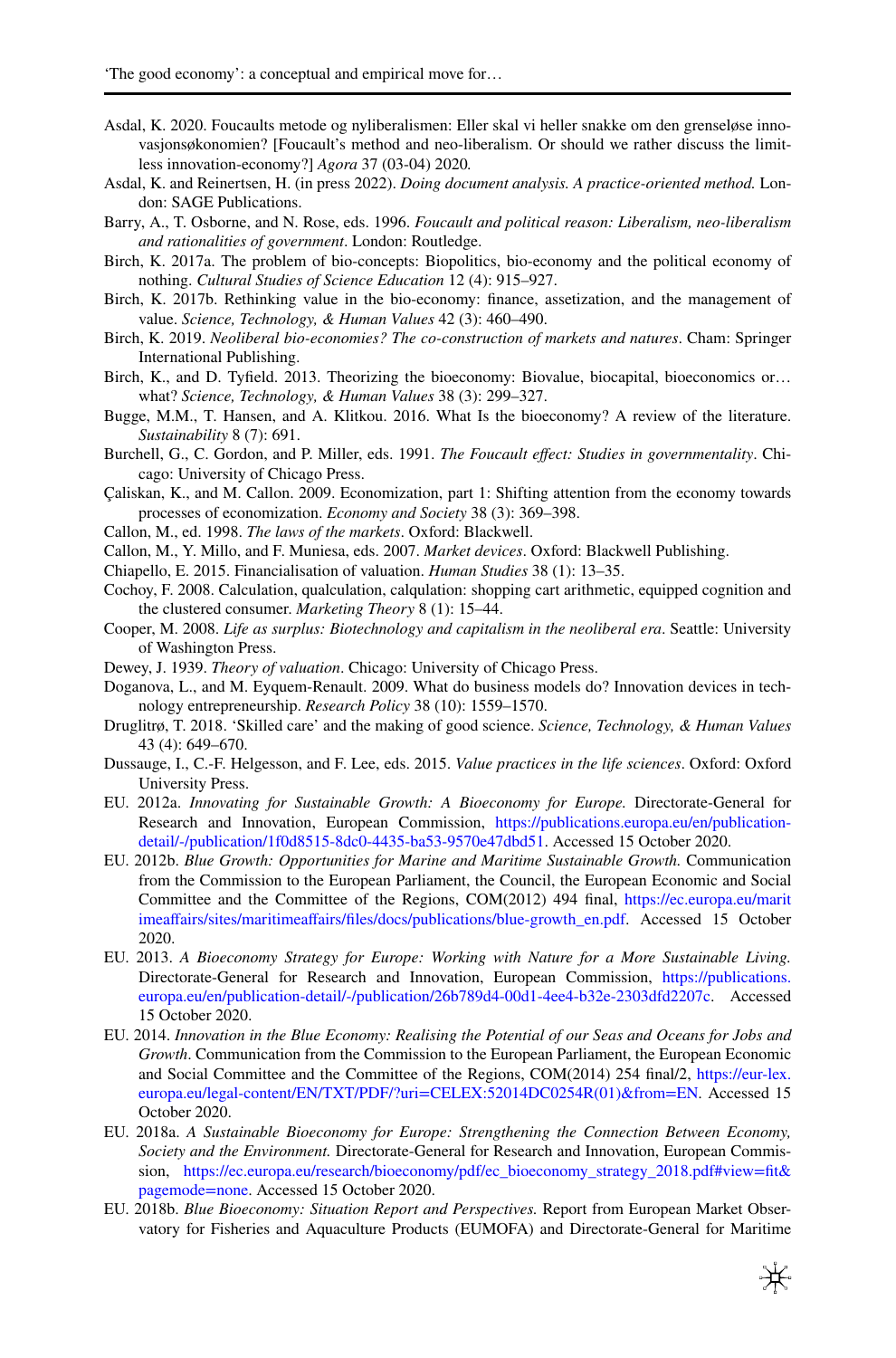Afairs and Fisheries, European Commission, [http://www.eumofa.eu/documents/20178/84590/](http://www.eumofa.eu/documents/20178/84590/Blue+bioeconomy_Final.pdf) [Blue+bioeconomy\\_Final.pdf](http://www.eumofa.eu/documents/20178/84590/Blue+bioeconomy_Final.pdf). Accessed 15 October 2020.

- <span id="page-21-5"></span>Foucault, M. 1970. *The order of things: An archaeology of the human sciences*. New York: Pantheon Books.
- <span id="page-21-3"></span>Foucault, M. 2008. *The birth of biopolitics: Lectures at the Collège de France, 1978–1979*. Basingstoke: Palgrave Macmillan.
- <span id="page-21-20"></span>Fourcade, M. 2011. Cents and sensibility: Economic valuation and the nature of 'nature.' *American Journal of Sociology* 116 (6): 1721–1777.
- <span id="page-21-2"></span>Fourcade, M. 2017. The fy and the cookie: Alignment and unhingement in 21st-century capitalism. *Socio-Economic Review* 15 (3): 661–678.
- <span id="page-21-4"></span>Frankel, C., J. Ossandón, and T. Pallesen. 2019. The organization of markets for collective concerns and their failures. *Economy and Society* 48 (2): 153–174.
- <span id="page-21-11"></span>Goven, J., and V. Pavone. 2015. The bioeconomy as political project: A polanyian analysis. *Science, Technology, & Human Values* 40 (3): 302–337.
- <span id="page-21-8"></span>Heuts, F., and A. Mol. 2013. What is a good tomato? A case of valuing in practice. *Valuation Studies* 1 (2): 125–146.
- <span id="page-21-13"></span>Hilgartner, S. 2007. Making the bioeconomy measurable: Politics of an emerging anticipatory machinery. *BioSocieties* 2 (3): 382–386.
- <span id="page-21-19"></span>Jolly, C. and B. Stevens. 2016. The Trillion Dollar Ocean. OECD Insights Blog, [http://oecdinsights.org/](http://oecdinsights.org/2016/04/27/the-trillion-dollar-ocean/) [2016/04/27/the-trillion-dollar-ocean/.](http://oecdinsights.org/2016/04/27/the-trillion-dollar-ocean/) Accessed 15 October 2020.
- <span id="page-21-6"></span>Kohler, R.E. 1994. *Lords of the fy: Drosophila genetics and the experimental life*. Chicago: University of Chicago Press.
- <span id="page-21-22"></span>MFC. 2013. *Meld. St. 22 (2012–2013). Verdens fremste sjømatnasjon*. Ministry of Fisheries and Coasts. Bergen: Fagbokforlaget.
- <span id="page-21-24"></span>Ministry of Finance. 1974. *Meld.st. nr. 25 (1973–74). Petroleumsvirksomhetens plass i det norske samfunn.* [The petroleum industry's place in Norwegian society], [https://www.regjeringen.no/contentass](https://www.regjeringen.no/contentassets/695b71fb157043998a9643f72b3ed843/stm197319740025000dddpdfs.pdf) [ets/695b71fb157043998a9643f72b3ed843/stm197319740025000dddpdfs.pdf.](https://www.regjeringen.no/contentassets/695b71fb157043998a9643f72b3ed843/stm197319740025000dddpdfs.pdf) Accessed 04 September 2020.
- <span id="page-21-23"></span>Ministry of Fisheries. 1977. *NOU 1977: 39 Fiskeoppdrett.* Norges ofentlige utredninger [Norway's public reports]. Oslo: Universitetsforlaget.
- <span id="page-21-0"></span>Mol, A. 1999. Ontological politics: A word and some questions. In J. Law and J. Hassard (eds), *Actor-Network-Theory and After*. Malden, MA: Blackwell.
- <span id="page-21-1"></span>Mol, A. 2002. *The body multiple: Ontology in medical practice*. Durham, NC: Duke University Press.
- <span id="page-21-7"></span>Mol, A., I. Moser, and J. Pols. 2010. *Care in practice: On tinkering in clinics, homes and farms*. Bielefeld: Transcript Verlag.
- <span id="page-21-9"></span>Muniesa, F. 2011. A fank movement in the understanding of valuation. *The Sociological Review* 59 (s2): 24–38.
- <span id="page-21-10"></span>Muniesa, F. 2014. *The provoked economy: Economic reality and the performative turn*. Oxfordshire: Routledge.
- <span id="page-21-21"></span>Nebdal, S. 2019. *Å gjøre havet økonomisk: Verdsettingspraksiser for økonomisering av havet og dets økosystemer*. Masters thesis. Oslo: University of Oslo.
- <span id="page-21-15"></span>NFD. 2016. *Kjente ressurser - uante muligheter. Regjeringens bioøkonomistrategi* [Known resources, untold opportunities. The government's bioeconomy strategy]. Ministry of Trade, Industry and Fisheries, [https://www.regjeringen.no/contentassets/32160cf211df4d3c8f3ab794f885d5be/nfd\\_biook](https://www.regjeringen.no/contentassets/32160cf211df4d3c8f3ab794f885d5be/nfd_biookonomi_strategi_uu.pdf) [onomi\\_strategi\\_uu.pdf.](https://www.regjeringen.no/contentassets/32160cf211df4d3c8f3ab794f885d5be/nfd_biookonomi_strategi_uu.pdf) Accessed 15 October 2020.
- <span id="page-21-18"></span>NFD and OED. 2017. *Ny vekst, stolt historie. Regjeringens havstrategi* [New growth, proud history. The government's ocean strategy]. Ministry of Trade, Industry and Fisheries and Ministry of Petroleum and Energy, [https://www.regjeringen.no/contentassets/097c5ec1238d4c0ba32ef46965144467/nfd\\_](https://www.regjeringen.no/contentassets/097c5ec1238d4c0ba32ef46965144467/nfd_havstrategi_uu.pdf) [havstrategi\\_uu.pdf](https://www.regjeringen.no/contentassets/097c5ec1238d4c0ba32ef46965144467/nfd_havstrategi_uu.pdf). Accessed 15 October 2020.
- <span id="page-21-12"></span>OECD. 2009. *The Bioeconomy to 2030: Designing a Policy Agenda. Main Findings and Policy Conclusions*. OECD report, [https://www.oecd.org/futures/long-termtechnologicalsocietalchallenges/42837](https://www.oecd.org/futures/long-termtechnologicalsocietalchallenges/42837897.pdf) [897.pdf.](https://www.oecd.org/futures/long-termtechnologicalsocietalchallenges/42837897.pdf) Accessed 15 October 2020.
- <span id="page-21-16"></span>OECD. 2016. *The Ocean Economy in 2030.* OECD report, [http://www.oecd.org/sti/futures/the-ocean](http://www.oecd.org/sti/futures/the-ocean-economy-in-2030-9789264251724-en.htm)[economy-in-2030-9789264251724-en.htm.](http://www.oecd.org/sti/futures/the-ocean-economy-in-2030-9789264251724-en.htm) Accessed 15 October 2020.
- <span id="page-21-17"></span>OECD. 2019. *Rethinking innovation for a sustainable ocean economy*. OECD report, [http://www.oecd.](http://www.oecd.org/publications/rethinking-innovation-for-a-sustainable-ocean-economy-9789264311053-en.htm) [org/publications/rethinking-innovation-for-a-sustainable-ocean-economy-9789264311053-en.htm](http://www.oecd.org/publications/rethinking-innovation-for-a-sustainable-ocean-economy-9789264311053-en.htm). Accessed 15 October 2020.
- <span id="page-21-14"></span>Parry, B. 2007. Cornering the futures market in 'bio-epistemology.' *BioSocieties* 2 (3): 386–389.

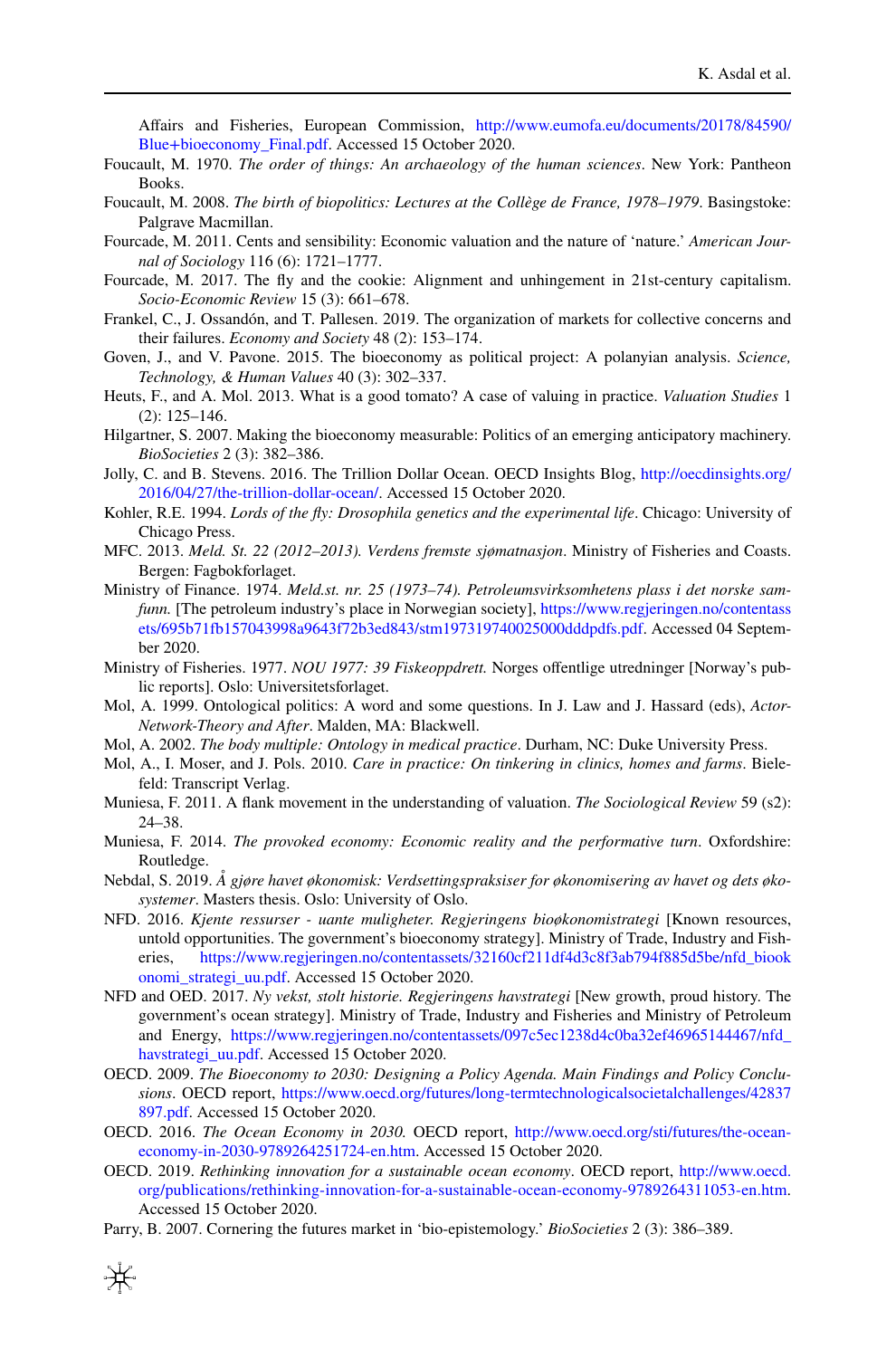- <span id="page-22-6"></span>Pavone, V., and J. Goven. 2017. Introduction. In *Bioeconomies: Life, technology, and capital in the 21st century*, ed. V. Pavone and J. Goven, 1–12. Cham: Springer International Publishing.
- <span id="page-22-15"></span>PNP. 1970. *Proceedings of the Norwegian Parliament.* Innst. S.nr. 294 (1970–71), The Norwegian Parliament's 'Ten Oil Commandments'.
- <span id="page-22-12"></span>PNP. 1973a. *Proceedings of the Norwegian Parliament.* Stortingsforhandlinger 1972–73, Od.td.
- <span id="page-22-13"></span>PNP. 1973b. *Proceedings of the Norwegian Parliament.* Stortingsforhandlinger 1972–73, Innst. O. nr. 57.
- <span id="page-22-14"></span>PNP. 1981. *Proceedings of the Norwegian Parliament.* Stortingsforhandlinger 1980–81, Ot. prp. nr. 30.
- <span id="page-22-10"></span>PNP. 2013. *Proceedings of the Norwegian Parliament*. Stortingsforhandlinger 2012–13, Innst. 418 S.
- <span id="page-22-4"></span>Rajan, K.S. 2006. *Biocapital: The constitution of postgenomic life*. Durham: Duke University Press.
- <span id="page-22-16"></span>Reinertsen, Hilde. 2016. *Optics of Evaluation: Making Norwegian Foreign Aid an Evaluable Object*, 1980–1992. PhD Dissertation. University of Oslo.
- <span id="page-22-8"></span>Reinertsen, H., and K. Asdal. 2018. Ikke lenger uberegnelig og uregjerlig? Visjoner om et kalkulerbart, produktivt og bærekraftig hav i politiske dokumenter [No longer unpredictable and unruly? Visions of a calculable, productive and sustainable ocean in political documents]. *Arr. Idéhistorisk Tidsskrift* 3–4: 3–17.
- <span id="page-22-11"></span>Reinertsen, H., and K. Asdal. 2019. Calculating the blue economy: Producing trust in numbers with business tools and refexive objectivity. *Journal of Cultural Economy* 12 (6): 552–570.
- <span id="page-22-3"></span>Rose, N. 2007. *The politics of life itself*. Princeton: Princeton University Press.
- <span id="page-22-9"></span>SINTEF. 2012. *Value Created from Productive Oceans in 2050.* A report prepared by a working group appointed by the Royal Norwegian Society of Sciences and Letters (DKNVS) and the Norwegian Academy of Technological Sciences (NTVA), [https://www.sintef.no/contentassets/f025260af6](https://www.sintef.no/contentassets/f025260af6b8435394eced5e03939e11/value-created-from-productive-oceans-in-2050.pdf) [b8435394eced5e03939e11/value-created-from-productive-oceans-in-2050.pdf](https://www.sintef.no/contentassets/f025260af6b8435394eced5e03939e11/value-created-from-productive-oceans-in-2050.pdf). Accessed 15 October 2020.
- <span id="page-22-7"></span>The Ocean Panel 2020 (The High Level Panel for a Sustainable Ocean Economy). *Transformations for a Sustainable Ocean Economy. A Vision for Protection, Production and Prosperity.* Washington DC: World Resources Institute. [https://oceanpanel.org/ocean-action/fles/transformations-sustainable](https://oceanpanel.org/ocean-action/files/transformations-sustainable-ocean-economy-eng.pdf)[ocean-economy-eng.pdf](https://oceanpanel.org/ocean-action/files/transformations-sustainable-ocean-economy-eng.pdf). Accessed 06 May 2021.
- <span id="page-22-5"></span>Thompson, C. 2013. *Good science: The ethical choreography of stem cell research*. Cambridge: MIT Press.
- <span id="page-22-1"></span>Thompson, E.P. 1971. The moral economy of the English crowd in the eighteenth century. *Past & Present* 50 (1): 76–136.
- <span id="page-22-0"></span>Weber, M. 2001 [1904]. *The protestant ethic and the spirit of capitalism.* London: Routledge.
- <span id="page-22-17"></span>Weber, M. 2012. The 'objectivity' of knowledge in social science and social policy. In *Collected methodological writings*, ed. M. Weber, H.H. Bruun, and S. Whimster, 100–138. London: Routledge.
- <span id="page-22-2"></span>Yoxen, E. 1981. Life as a productive force: Capitalising the science and technology of molecular biology. In *Science, technology and the labour process*, ed. L. Levidow and R. Young, 66–122. London: Blackrose Press.

**Publisher's Note** Springer Nature remains neutral with regard to jurisdictional claims in published maps and institutional affiliations.

**Kristin Asdal** Historian and Professor of Science and Technology Studies (STS) at TIK, University of Oslo. PI of project funded by the European Research Council (ERC): Enacting the Good Economy. Biocapitalization and the little tools of valuation (grant agreement no 637760) and PI of ValueThreads (grant agreement no 301733).

**Béatrice Cointe** Chargée de Recherche CNRS (UMR 9217—i3) working on laboratory methods in market studies and economics.

**Bård Hobæk** PhD candidate at TIK with a project on the history and politics of aquaculture (grant agreement no 637760).

Hilde Reinertsen Researcher at TIK with a project on qualitative methods and the marine bioeconomy (grant agreement no 637760).